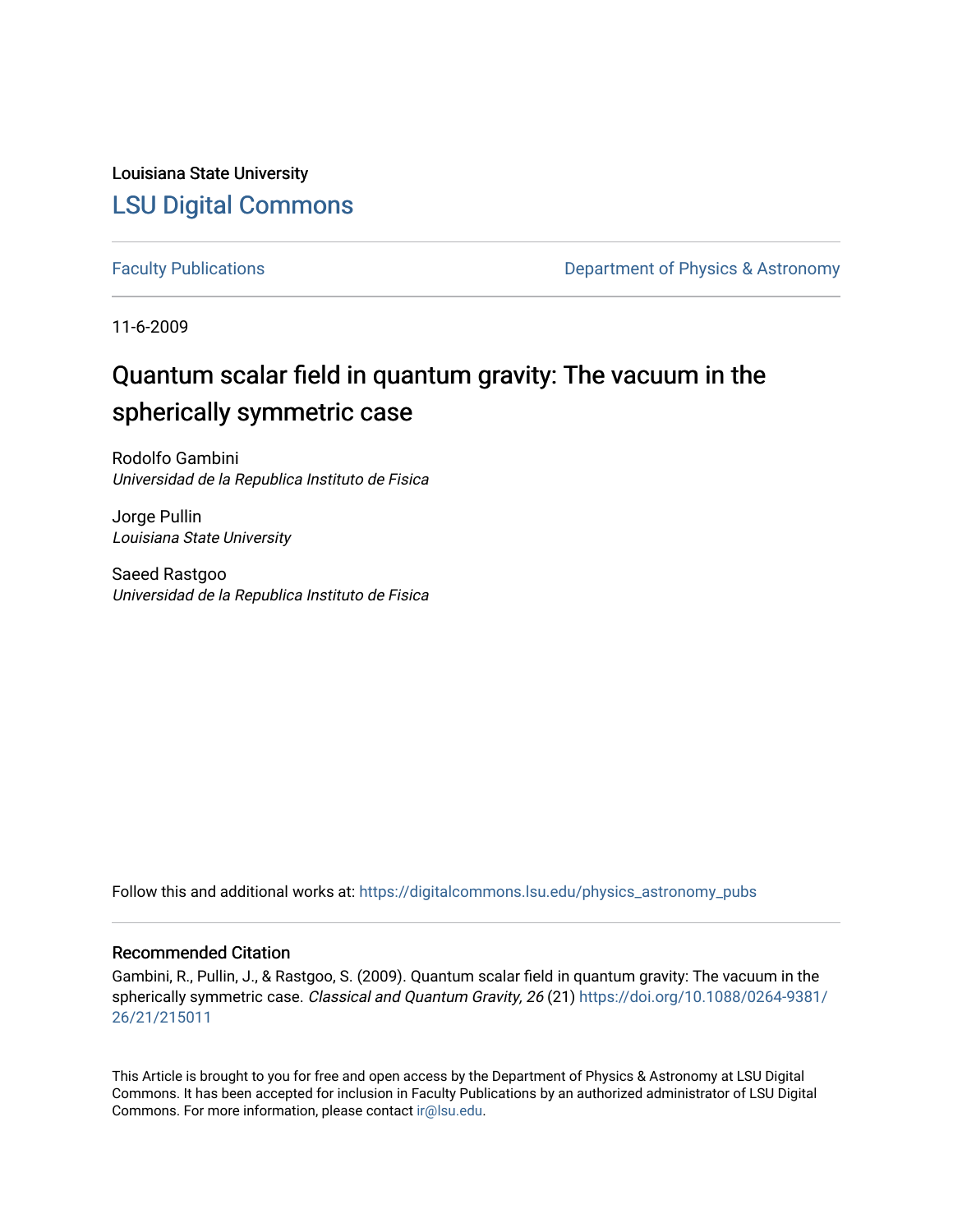# Quantum scalar field in quantum gravity: the vacuum in the spherically symmetric case

Rodolfo Gambini<sup>1</sup>, Jorge Pullin<sup>2</sup>, Saeed Rastgoo<sup>1</sup>

1. Instituto de F´ısica, Facultad de Ciencias, Igu´a 4225, esq. Mataojo, Montevideo, Uruguay.

2. Department of Physics and Astronomy, Louisiana State University, Baton Rouge, LA 70803-4001

We study gravity coupled to a scalar field in spherical symmetry using loop quantum gravity techniques. Since this model has local degrees of freedom, one has to face "the problem of dynamics", that is, diffeomorphism and Hamiltonian constraints that do not form a Lie algebra. We tackle the problem using the "uniform discretization" technique. We study the expectation value of the master constraint and argue that among the states that minimize the master constraint is one that incorporates the usual Fock vacuum for the matter content of the theory.

## I. INTRODUCTION

Loop quantum gravity is being explored in model situations of increasing complexity. There has been steady advance in treating homogeneous cosmologies [\[1\]](#page-14-0), an area of activity that has come to be known as loop quantum cosmology. There has also been progress in spherical symmetry in vacuum [\[2](#page-14-1)]. However, in all these cases one did not have to face the "problem of dynamics", i.e. dealing with the non-Lie algebra of constraints of general relativity. In homogeneous cosmologies there is only one constraint and it therefore has a trivial algebra. In spherical symmetry special gauges were chosen that resulted in an Abelian algebra. In this paper we would like to study spherically symmetric gravity coupled to a spherically symmetric scalar field using loop quantum gravity techniques. It is not known in this situation how to formulate the problem in a way that one ends up with a Lie algebra of constraints. A total gauge fixing was introduced by Unruh [\[3\]](#page-15-0), but it leads to a non-local expression for the Hamiltonian. Here we will fix partially the gauge to eliminate the diffeomorphism constraint in order to simplify things. This still leads to a Hamiltonian constraint that has a non-Lie Poisson bracket with itself, involving structure functions. To treat this problem we will use the "uniform discretization" technique [\[4](#page-15-1)]. We will introduce a variational technique adapted to the minimization of the master constraint (in the context of uniform discretizations one should probably refer to it as "master operator" since it only vanishes in the continuum limit). In the case that zero is in the kernel of the master constraint the technique yields the correct physical state in model situations.

The inclusion of scalar fields in spherical symmetry opens a rich set of possibilities to be studied including the formation of black holes, critical collapse, the emergence of Hawking radiation, among others. Here we will have much more modest goals: to see how the complete theory approximates the vacuum state of the scalar field living on a flat space-time. An outstanding problem in a full quantum gravity treatment involving matter fields is the emergence of a vacuum state for the fields and what relation it may have to the ordinary Fock vacuum of quantum field theory in curved space-time. We will apply the variational technique in the case of spherically symmetric gravity coupled to a scalar field and show that it yields a vacuum state that is closely related to the Fock one.

The organization of this paper is as follows: in section II we review the classical theory. In section III we discuss the quantization of a spherical scalar field in a classical flat space-time in order to have something to compare with the full case. In section IV we study the full quantization of gravity and the scalar field, using a variational technique to minimize the master constraint. We end with a discussion.

## II. SPHERICALLY SYMMETRIC GRAVITY WITH A SCALAR FIELD: THE CLASSICAL THEORY

Spherically symmetric gravity with the Ashtekar new variables has been studied in detail in [\[5\]](#page-15-2) and [\[6\]](#page-15-3). Here we present only a brief summary. One assumes that the topology of the spatial manifold is of the form  $\Sigma = R^+ \times S^2$ . We will choose a radial coordinate x and study the theory in the range  $[0, \infty]$ . The invariant connection can be written as,

$$
A = A_x(x)\Lambda_3 dx + (A_1(x)\Lambda_1 + A_2(x)\Lambda_2) d\theta + ((A_1(x)\Lambda_2 - A_2(x)\Lambda_1)\sin\theta + \Lambda_3\cos\theta) d\varphi,
$$
 (1)

where  $A_x$ ,  $A_1$  and  $A_2$  are real arbitrary functions on  $R^+$ , the  $\Lambda_I$  are generators of  $su(2)$ , for instance  $\Lambda_I = -i\sigma_I/2$ where  $\sigma_I$  are the Pauli matrices or rigid rotations thereof. The invariant triad takes the form,

$$
E = E^x(x)\Lambda_3 \sin \theta \frac{\partial}{\partial x} + (E^1(x)\Lambda_1 + E^2(x)\Lambda_2) \sin \theta \frac{\partial}{\partial \theta}
$$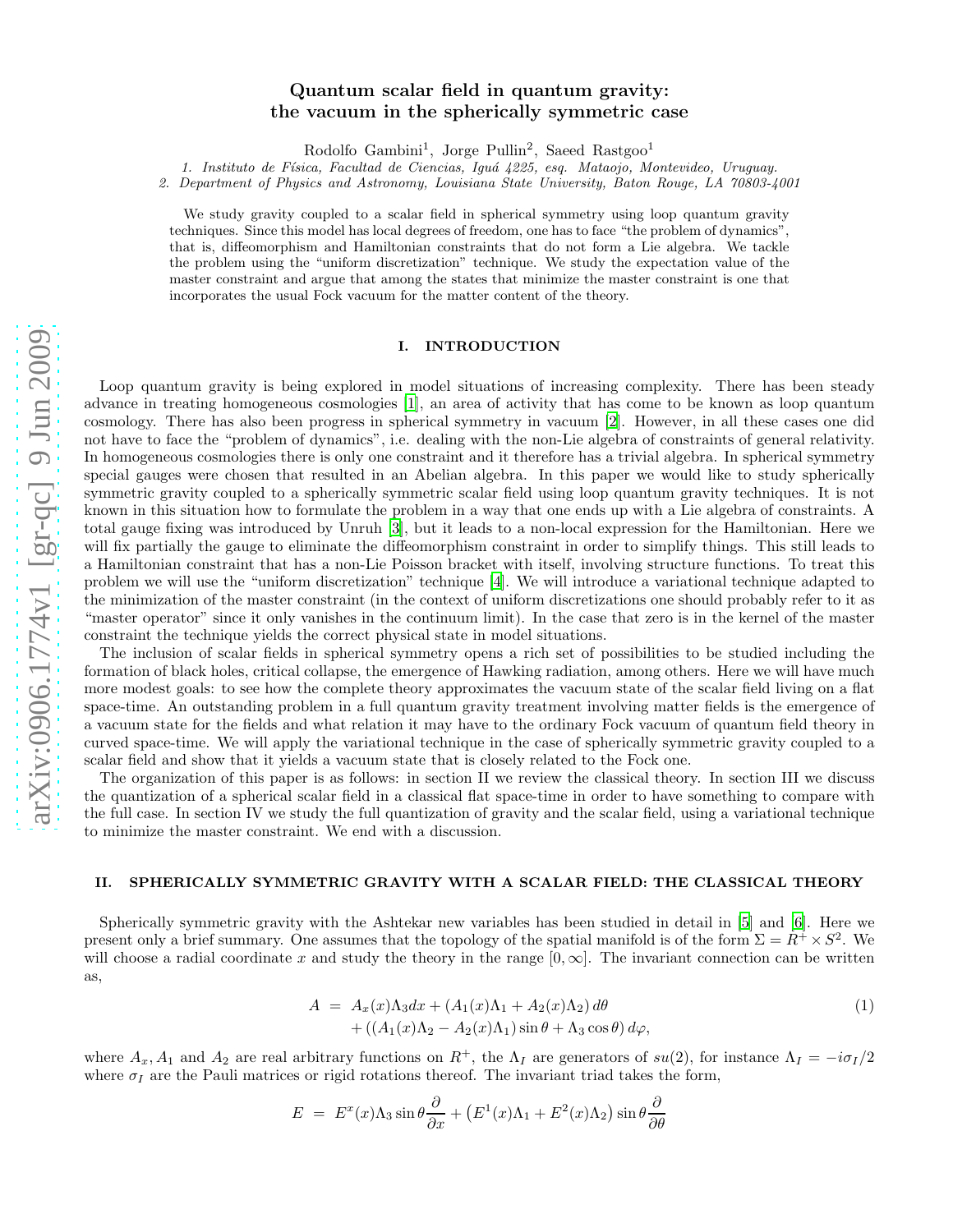$$
(E^1(x)\Lambda_2 - E^2(x)\Lambda_1) \frac{\partial}{\partial \varphi},\tag{2}
$$

where again,  $E^x, E^1$  and  $E^2$  are functions on  $R^+$ .

 $+$ 

As discussed in our recent paper<sup>[\[5\]](#page-15-2)</sup> and originally by Bojowald and Swiderski<sup>[\[6\]](#page-15-3)</sup>, it is best to make several changes of variables to simplify things and improve asymptotic behaviors. It is also useful to gauge fix the diffeomorphism constraint to simplify the model as much as possible. It would be too lengthy and not particularly useful to go through all the steps here. It suffices to notice that one is left with two pairs of canonical variables  $E^{\varphi}$ ,  $K_{\varphi}$  and  $E^x$ ,  $K_x$ , and that they are related to the traditional canonical variables in spherical symmetry  $ds^2 = \Lambda^2 dx^2 + R^2 d\Omega^2$  by  $\Lambda = E^{\varphi}/\sqrt{|E^x|}, P_{\Lambda} = -\sqrt{|E^x|}K_{\varphi}, R = \sqrt{|E^x|}$  and  $P_R = -2\sqrt{|E^x|}K_x - E^{\varphi}K_{\varphi}/\sqrt{|E^x|}$  where  $P_{\Lambda}$  is the momentum canonically conjugate to Λ.

In terms of these variables the diffeomorphism and Hamiltonian constraints for gravity minimally coupled to a massless scalar field are [\[7\]](#page-15-4),

$$
C_r = (|E^x|)'K_x - E^\varphi(K_\varphi)' - P_\phi \phi'
$$
\n
$$
H = \frac{1}{G} \left[ -\frac{E^\varphi}{2\sqrt{|E^x|}} - 2K_\varphi \sqrt{|E^x|} K_x - \frac{E^\varphi K_\varphi^2}{2\sqrt{|E^x|}} + \frac{((|E^x|)')^2}{8\sqrt{|E^x|} E^\varphi} - \frac{\sqrt{|E^x|}(|E^x|)' (E^\varphi)'}{2(E^\varphi)^2} + \frac{\sqrt{|E^x|} (E^x)'' \text{sgn}(E^x)}{2E^\varphi} \right] + \frac{P_\phi^2}{2\sqrt{|E^x|} E^\varphi} + \frac{(|E^x|)^{3/2} (\phi')^2}{2E^\varphi} \tag{4}
$$

and since the variables are gauge invariant there is no Gauss law. We have taken the Immirzi parameter equal to one. We now proceed to partially fix the gauge by choosing  $E^x = x^2$  ( $R = x$  in terms of the metric variables). One can solve the diffeomorphism constraint for  $K_x$ ,

$$
K_x = \frac{E^{\varphi}(K_{\varphi})' + P_{\phi}\phi'}{2x},\tag{5}
$$

which yields the Hamiltonian constraint for the partially gauge fixed model as,

$$
H = \frac{1}{G} \left[ -\frac{E^{\varphi}}{2x} - \frac{E^{\varphi} K_{\varphi}^{2}}{2x} + \frac{3x}{2E^{\varphi}} - \frac{x^{2} (E^{\varphi})'}{(E^{\varphi})^{2}} - E^{\varphi} K_{\varphi} (K_{\varphi})' \right] + \frac{P_{\phi}^{2}}{2x E^{\varphi}} + \frac{x^{3} (\phi')^{2}}{2E^{\varphi}} - K_{\varphi} P_{\phi} \phi'. \tag{6}
$$

We now rescale the Lagrange multiplier  $N_{old} = N_{new} G(E^x)'/E^{\varphi}$ , the rescaled Hamiltonian constraint is,

$$
H = H_{\text{vac}} + 2G \, H_{\text{matt}} \tag{7}
$$

where

$$
H_{\text{vac}} = \left(-x - xK_{\varphi}^2 + \frac{x^3}{(E^{\varphi})^2}\right)' = \partial H_v(x)/\partial x,\tag{8}
$$

$$
H_{\text{matt}} = \frac{P_{\phi}^2}{2(E^{\varphi})^2} + \frac{x^4(\phi')^2}{2(E^{\varphi})^2} - \frac{xK_{\varphi}P_{\phi}\phi'}{E^{\varphi}}.
$$
\n(9)

This form of the Hamiltonian constraint allows an easy identification of the required boundary term if one assumes asymptotically flat conditions. The total Hamiltonian is given by,

$$
H_T = \int_0^{x^+} dx N(x) (H_{\text{vac}}(x) + 2G H_{\text{matt}}(x)) + H_B
$$
\n(10)

where  $N(x)$  is the rescaled lapse  $N_{\text{new}}$  and  $H_B$  is the boundary term at the asymptotic region  $x^+$ . Integrating by parts we get

$$
H_T = -\int_0^{x^+} dx \frac{dN(x)}{dx} \left( H_v(x) + 2G \int_0^x dy H_{\text{matt}}(y) \right) + N(x^+) \left( -2GM + 2G \int_0^{x^+} dy H_{\text{matt}}(y) \right) + H_B
$$
  
= 
$$
-\int_0^{x^+} dx \frac{dN(x)}{dx} \left( H_v(x) - 2G \int_x^{x^+} dy H_{\text{matt}}(y) + 2GM \right) - 2GM\dot{\tau}.
$$
 (11)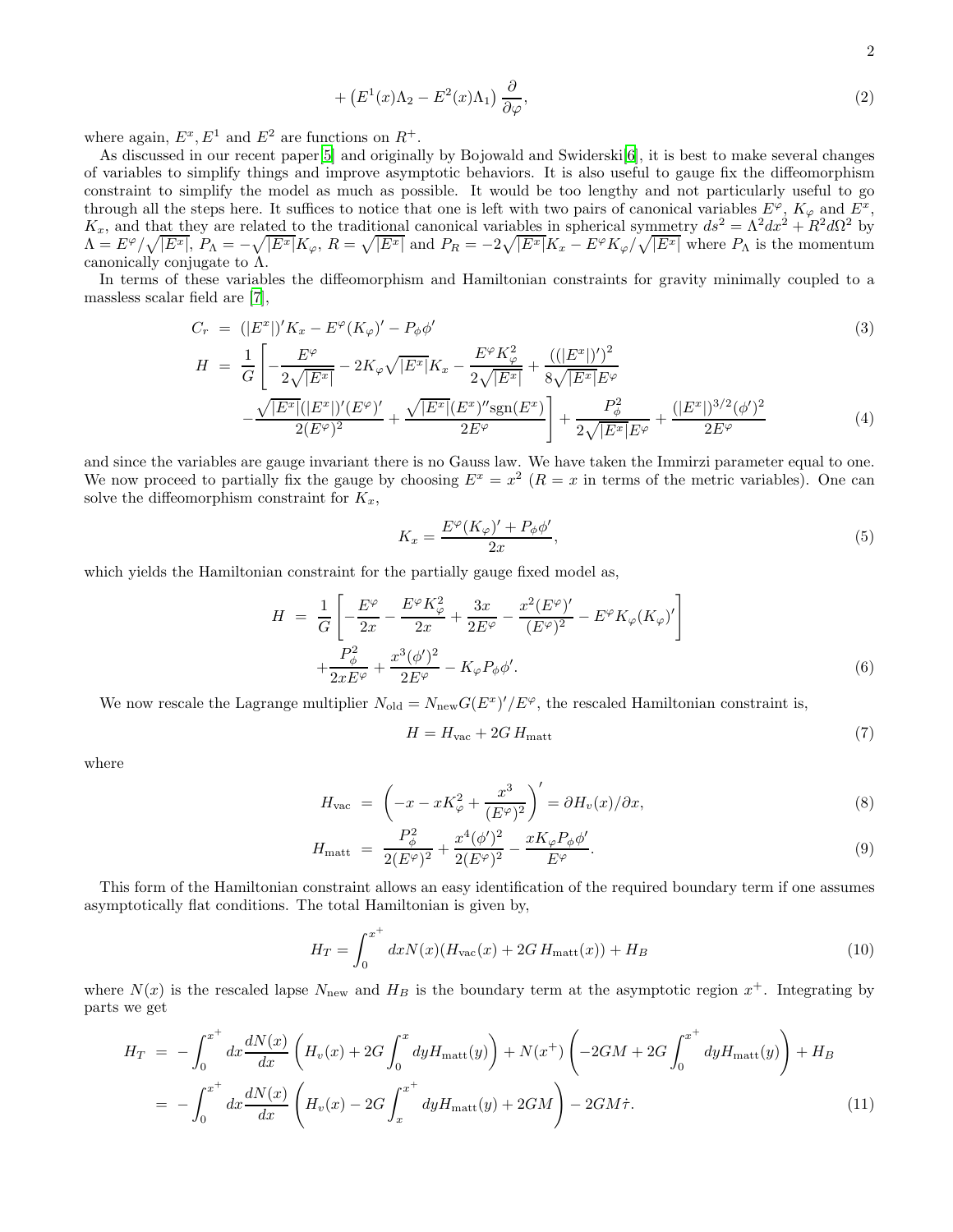The boundary term  $H_B = -2GM\dot{\tau}$  has been introduced in order to ensure that M is a constant and  $\tau$  the proper time in the asymptotic region. This is the standard boundary term in the spherically symmetric case.  $M$  is the space time mass while the Schwarzschild radius is given by  $R_S = 2G(M - \int_0^{x^+}$  $\int_0^x dy H_{\text{matt}}(y)$ ). In the case of a space time with a black hole the radial coordinate is given by  $R = x + R_S$ . M is a Dirac observable. In the case of weak fields therefore, so is the integral from 0 to  $\infty$  of  $H_{\text{matt}}$  that we shall cal  $H_M$ . Even in presence of black holes  $H_M$  is an observable if the black hole is isolated. We will treat  $H_M$  as an energy in order to define the vacuum and the excited states of the theory in the case of interest in this paper, weak fields without the presence of black holes.

# III. QUANTIZATION OF THE MATTER FIELD ON A FIXED FLAT BACKGROUND

Since we wish to understand in which way loop quantum gravity recovers results from ordinary quantum field theory in curved spacetime, we would like to outline some of those results for later comparison. If the space-time is flat it is convenient to fix the gauge  $K_{\varphi} = 0$  to obtain explicitly the background metric in the usual spherical coordinates. In this case one solves  $H_{\text{vac}} = 0$  one gets that  $E^{\varphi} = x$ . Solving the evolution equation yields the Lagrange multiplier and one recovers the full flat space-time metric. The matter portion of the Hamiltonian constraint becomes,

$$
H_{\text{matt}} = \frac{P_{\phi}^2}{2x^2} + \frac{x^2(\phi')^2}{2}.
$$
\n(12)

The evolution equation obtained from this Hamiltonian corresponds to spherical waves,

$$
\phi'' - \ddot{\phi} + 2\frac{\phi'}{x} = 0.
$$
\n<sup>(13)</sup>

This can be solved by separation of variables,

$$
\phi(x,t) = \int_0^\infty d\omega \frac{\left(C(\omega)\exp(-i\omega t) + \bar{C}(\omega)\exp(i\omega t)\right)\sin(\omega x)}{\sqrt{\pi \omega x}},\tag{14}
$$

which corresponds to spherical waves that are regular at the origin. From Hamilton's equation we can get an expression for  $P_{\phi}$ ,

$$
P_{\phi}(x,t) = \int_0^{\infty} d\omega \frac{\left(-iC(\omega)\omega \exp(-i\omega t) + iC(\bar{\omega})\omega \exp(i\omega t)\right)x \sin(\omega x)}{\sqrt{\pi \omega}}.
$$
 (15)

From the standard commutation relations,  $[\hat{\phi}(x,t), \hat{P}_{\phi}(y,t)] = i\delta(x-y)$ , one gets the  $[\hat{C}(\omega), \hat{C}(\omega')] = \delta(\omega - \omega')$ . One can proceed to define a vacuum state  $|0\rangle$  as the state that is annihilated by  $\hat{C}$ . If one evaluates the expectation value of  $H_{\text{matt}}$  on the vacuum state one finds that it has an ultraviolet divergence. The usual resolution of this problem is to introduce a cutoff. It should be noted that when one treats this problem in loop quantum gravity this type of divergence does not appear because the well defined objects are holonomies associated to finite paths. In our treatment this aspect is lost since we have gauge fixed the radial variable which therefore becomes a c-number. As we usually proceed when we use the uniform discretization technique, we regularize the expression by placing it on a lattice. We will discuss later on the issue of taking the lattice spacing to zero.

We will assume that the radial direction is bounded with a spatial extent L and consists of discrete points  $x_i$ separated by a coordinate distance  $\epsilon$ , and in particular we take  $x_i$  as  $\epsilon$  times an integer. We reinterpret the integrals as sums, Dirac deltas as Kronecker deltas, functional derivatives as partial derivatives, and partial derivatives in the radial directions as finite differences. Specifically [\[8\]](#page-15-5)

$$
\int dx \rightarrow \epsilon \sum_{x} \tag{16}
$$

$$
\delta(x - y) \rightarrow \frac{\delta_{x,y}}{\epsilon} \tag{17}
$$

$$
\frac{\delta}{\delta\phi(x)} \to \frac{1}{\epsilon} \frac{\partial}{\partial\phi} \tag{18}
$$

$$
\phi(x) \rightarrow \frac{\phi(x_{i+1}) - \phi(x_i)}{\epsilon} \tag{19}
$$

$$
(\omega)^2 \rightarrow \frac{\sum_i (2 - 2\cos(\epsilon\omega_i))}{\epsilon^2} \tag{20}
$$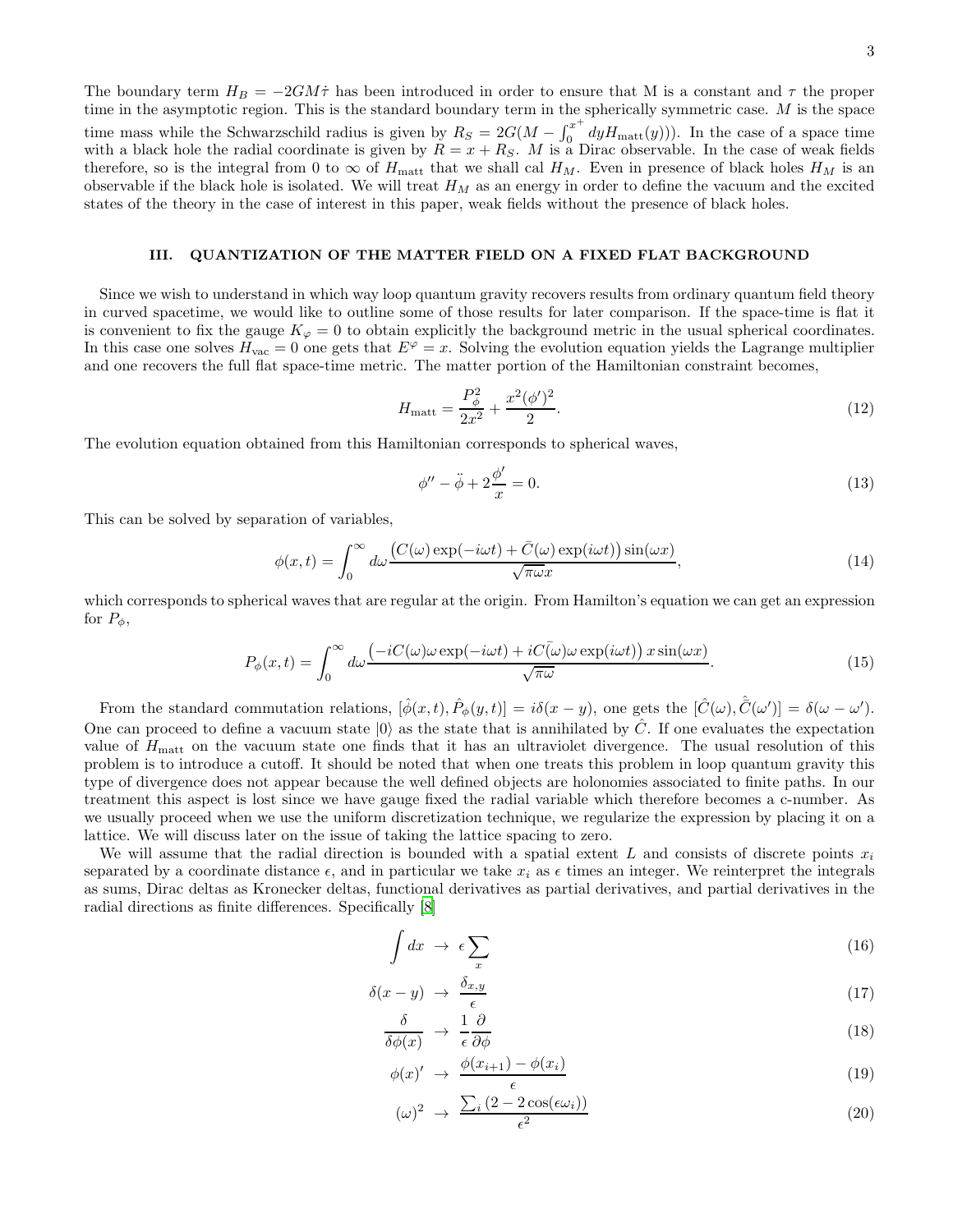If the spatial direction is discrete, the associated momentum space is bounded with extent  $2\pi/\epsilon$ . To the first nontrivial order in in epsilon, all formulae involving momenta  $\omega$  are unchanged except that momentum integrals are now sums over a momentum space of finite extent.

The expectation value of  $\hat{H}_{\text{matt}}$  can be computed replacing the quantum version of the expressions given above for  $\phi(x, t)$  and  $P_{\phi}(x, t)$  in  $\hat{H}_{\text{matt}}$ . Computing the expectation value on the vacuum state one is only left with contributions proportional to  $\hat{C}\hat{\bar{C}}$ . On the lattice the result may be approximated in the limit of large L by the integral,

$$
\langle 0|\hat{H}_{\text{matt}}(x)|0\rangle = \int_0^{2\pi/\epsilon} d\omega \frac{\omega^2 x^2 - 2x\omega \cos(\omega x)\sin(\omega x) + \sin^2(\omega x)}{2x^2 \pi \omega}.
$$
\n(21)

The integral can be computed in closed form in terms of integral cosine functions. It is more useful to give an approximation for its value as an expansion in  $\epsilon$ ,

$$
\langle 0|\hat{H}_{\text{matt}}(x)|0\rangle = \frac{\pi}{\epsilon^2} - \frac{\sin^2(2\pi x/\epsilon)}{\pi x^2} + \frac{\ln(x/\epsilon)}{4x^2\pi} + O(\epsilon^0). \tag{22}
$$

The leading order in the energy density expansion is  $\pi/\epsilon^2$  which has the correct dimensions for an energy density in one spatial dimension, since we are only considering the radial mode of the scalar field.

As in four dimensions, the energy of the vacuum gives rise to a cosmological constant if one allows the field to back-react on gravity. The nature of this constant is different, however in two dimensions [\[9\]](#page-15-6). First of all, notice that if one had started from four dimensional gravity with a cosmological constant and imposed spherical symmetry, one can view the model as a 1+1 dimensional theory with a dilaton with a mass given by the four dimensional cosmological constant. That is, it does not produce a term that behaves like a cosmological constant in  $1 + 1$  dimensions. The vacuum energy, by contrast produces a constant term in the Hamiltonian constraint. Second, notice that even in vacuum  $H_{\text{vac}}$  already has a constant term in it. So the energy of the vacuum essentially operates as a rescaling of that constant term, which in turn can be absorbed by a rescaling of the radial coordinate. In four dimensions, if one chooses a Planck scale cutoff it implies that the radius of curvature of space-time becomes of the order of Planck length, which is clearly unphysical. In spherical symmetry the presence of the constant can be reabsorbed in a redefinition of the coordinates. This redefinition however, has consequences when one wishes to reinterpret the model as an approximation to a four dimensional space-time. The redefinition of the radial coordinate implies that the spheres do not have  $4\pi R^2$  area anymore. The four dimensional universe modeled contains a topological defect, a "global texture" [\[10](#page-15-7)]. Notice that this immediately precludes taking the lattice spacing to zero, since already when the lattice spacing is of the order of  $\ell_{\text{Planck}}$  one will have a solid deficit angle that exceeds  $4\pi$  and does not allow to interpret the model as a four dimensional space-time.

There are two avenues to handle the situation: either one rescales the radial variable and accepts that the model approximates four dimensional space-times with (large) topological defects, or one can modify the two dimensional model by adding a constant to the Hamiltonian constraint (a cosmological constant in  $1 + 1$  dimensional gravity). Such a model will not stem from a dimensional reduction of four dimensional gravity, but upon quantization will turn out to approximate four dimensional spherical gravity around a flat background without a topological defect.

We will take the first point of view and write the Hamiltonian constraint as,  $H = H_{\text{vac}} + G H_{\text{matt}}$ , where

<span id="page-4-0"></span>
$$
H_{\text{vac}} = \left( -x(1 - 2\Lambda) - xK_{\varphi}^{2} + \frac{x^{3}}{(E^{\varphi})^{2}} \right)^{\prime}, \qquad (23)
$$

$$
H_{\text{matt}} = \frac{P_{\phi}^{2}}{(E^{\varphi})^{2}} + \frac{x^{4}(\phi')^{2}}{(E^{\varphi})^{2}} - 2\frac{xK_{\varphi}P_{\phi}\phi'}{E^{\varphi}} - \rho_{\text{vac}},
$$
\n(24)

where  $\Lambda = \frac{G}{2}\rho_{\text{vac}}$  and  $\rho_{\text{vac}}$  is the vacuum energy density. We choose  $\hbar = c = 1$  units. This rewriting of the constraint has the property that the expectation value of  $H_{\text{matt}}$  will be zero in the vacuum.

# IV. FULL QUANTIZATION OF THE MODEL

We would like to write the master constraint based on the Hamiltonian constraint of the model we introduced in the last section. Although the discrete Hamiltonian constraint fails to close a first class algebra, we have showed in [\[11\]](#page-15-8) that with the uniform discretization technique one can consistently treat the problem by minimizing the resulting master constraint. To write the master constraint at a quantum level we will polymerize the expression of the gravitational part of the constraint. We will not use a polymer representation in the scalar sector for simplicity and because we want to make contact with the usual treatments based on a Fock quantization. It is known that the Fock quantization for fields can be recovered from the polymer quantization [\[12,](#page-15-9) [13\]](#page-15-10).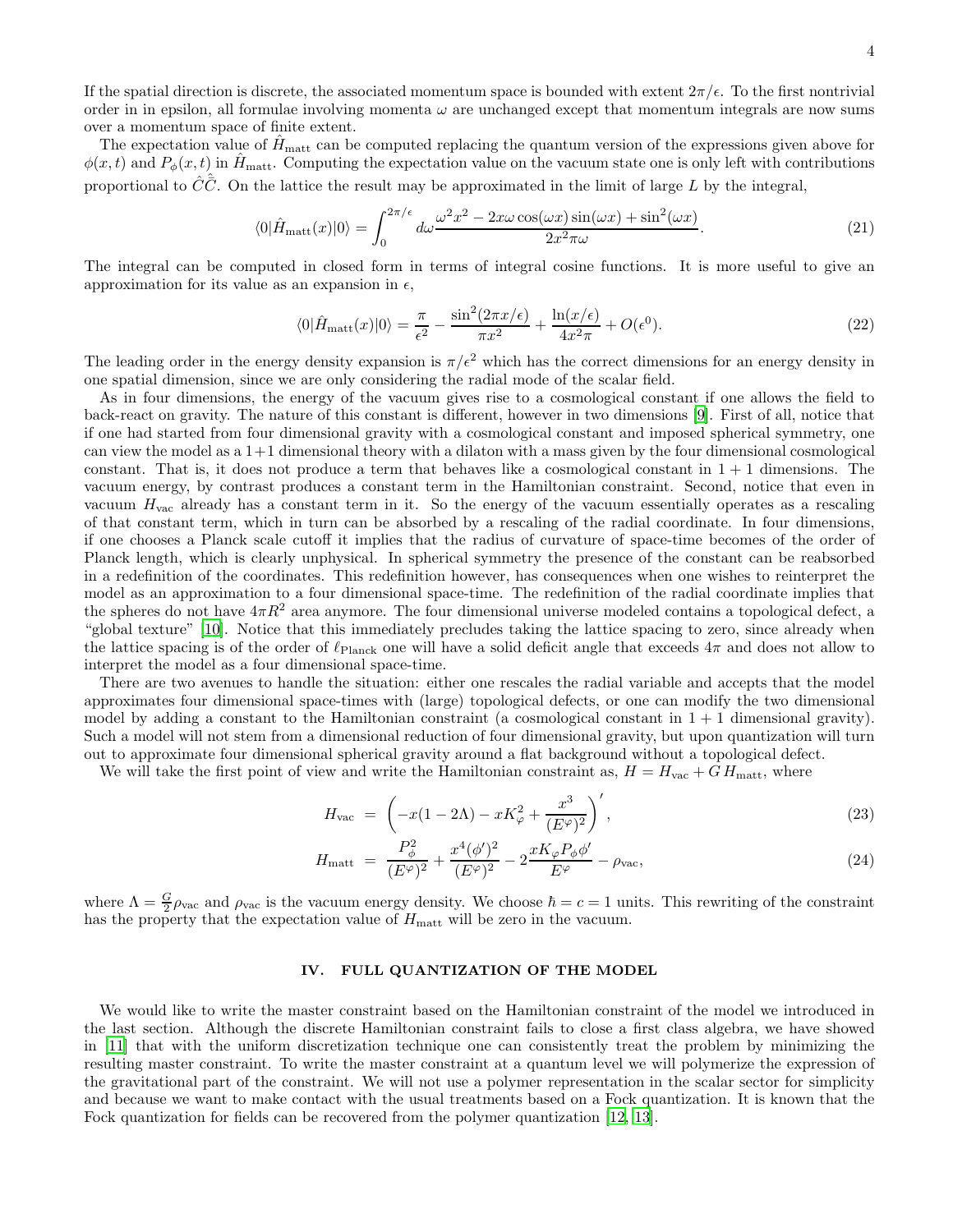#### A. Variational technique to study the expectation value of the master constraint

Here we will introduce a variational technique to minimize the master constraint. The technique is general, it is not restricted to the model we study in this paper. We start by considering a fiducial Hilbert space  $\mathcal{H}_{\text{aux}}$  in which the master constraint is a well defined self-adjoint operator. We will then use a variational technique to find approximations to the minimum value of the expectation value of the master constraint within this space. In many cases of interest, the minimum expectation value will not be zero, but will be small (the master constraint has units of action squared, so normally one would require it to be much smaller than  $\hbar^2$ , in order to have a good approximation of the physical space, in our units that translates into much smaller than one). As we will see in the examples, the resulting quantum theory will therefore not reproduce exactly the symmetries of the continuum theory but it will approximate them, even at the quantum level. We will see that if zero is in the spectrum of the operator the corresponding eigenstates in many cases will be distributional with respect to the fiducial space we are considering.

To implement the variational method, we consider trial states in  $\mathcal{H}_{aux}$  that are Gaussians centered around the classical solution of the model of interest in phase space. That means that as functions of  $\mathcal{H}_{\text{aux}}$  these will generically be Gaussians times phase factors such that the resulting state is centered around the classical solution in both configuration variables and momenta. The states are parameterized by the values of the standard deviations of the Gaussians in either configuration or momentum space. A caveat is that in gauge theories one may choose to work with a classical solution that is not in a completely determined gauge. Such a solution will be a trajectory in phase space. Such a trajectory will determine some of the canonical variables as functions of others, which will remain free. In that case one has to allow such variables to be free in the trial solution by considering Gaussians centered around a value that is a free parameter. If one chooses to work with a classical solution in a completely specified gauge one just considers Gaussians around the point in phase space represented by the classical solution of interest and extremizes the expectation value of the master constraint with respect to the standard deviations of the Gaussians. It can happen that the extremum occurs as a limit in the parameter space in which case the resulting state does not belong in  $\mathcal{H}_{\text{aux}}$  but in its dual (after a suitable rescaling, it becomes a distribution).

Before attacking the problem of interest, it is useful to see the technique we just described in action in a couple of simple examples. The first example we choose is a system with two degrees of freedom  $q_1, p_1$  and  $q_2, p_2$ , and two constraints  $p_1 = 0$  and  $p_2 = 0$ . The total Hamiltonian for the system is  $H_T = N_1p_1 + N_2p_2$  with  $N_{1,2}$  Lagrange multipliers. The states annihilated by the constraints are trivial and given by the distribution  $\delta(p_1)\delta(p_2)$ . We fix a gauge  $q_1 - q_2 = 0$ . Fixing the gauge is not needed in a simple model like this, but may be a necessity to simplify things in more complicated models. So we will choose a gauge fixing here to show that in the end the process loses all information about the gauge fixing and recovers the correct physical state. This requires fixing the Lagrange multipliers so there is only one (N) left and the total Hamiltonian becomes  $H_T = N(p_1 + p_2)$ . The conjugate variable to the gauge fixing,  $p_1 - p_2$  is strongly zero. We start with a two parameter family of states in  $\mathcal{H}_{\text{aux}}$  choosing as configuration variables  $q_1 - q_2$  and  $p_1 + p_2$ ,

<span id="page-5-0"></span>
$$
\psi_{\sigma_{\pm},\beta} = \frac{1}{\sqrt{\pi\sqrt{\sigma_{+}\sigma_{-}}}} \exp\left(-\frac{\left(q_{1}-q_{2}\right)^{2}}{2\sigma_{-}}\right) \exp\left(-\frac{\left(p_{1}+p_{2}\right)^{2}}{2\sigma_{+}}\right) \exp\left(i\beta\left(p_{1}+p_{2}\right)\right),\tag{25}
$$

with  $\beta$  an arbitrary parameter associated with the fact that the variable  $q_1 + q_2$  is pure gauge. One could choose to work in a completely gauge fixed solution in which  $q_1 + q_2$  is zero, in that case there is no need to introduce the parameter β. The choice of this family of states is based on the fact that they describe wave-packets centered around the classical solutions of the constraints,  $q_1 - q_2 = 0$ ,  $p_1 - p_2 = 0$  and  $p_1 + p_2 = 0$ . We now define the master constraint  $\mathbb{H} = p_1^2 + p_2^2$  and act on this space of states. The expectation value is,

$$
\langle \psi_{\sigma_{\pm},\beta} | \mathbb{H} | \psi_{\sigma_{\pm},\beta} \rangle = \frac{1}{4\sigma_{-}} + \frac{1}{4}\sigma_{+}
$$
\n(26)

where  $\sqrt{(\sigma_{\pm})}$  are the standard deviations of the Gaussians,  $\sigma_{\pm}$  taken to be positive. One therefore sees that the expectation value cannot be zero for any finite value of the  $\sigma$ 's. However, if one takes  $\sigma_- = \frac{1}{2\epsilon^2}$  and  $\sigma_+ = 2\epsilon^2$  then in the limit  $\epsilon \to 0, \langle \mathbb{H} \rangle = O(\epsilon^2)$ . The states  $|\psi_{\epsilon}\rangle$  become,

$$
\langle q_1 - q_2, p_1 + p_2 | \psi_\epsilon \rangle = \frac{1}{\sqrt{\pi}} \exp\left(-\left(q_1 - q_2\right)^2 \epsilon^2\right) \exp\left(-\frac{\left(p_1 + p_2\right)^2}{4\epsilon^2}\right) \exp\left(i\beta\left(p_1 + p_2\right)\right),\tag{27}
$$

And their Fourier transform

$$
\langle p_1 - p_2, p_1 + p_2 | \psi_\epsilon \rangle = \frac{1}{\epsilon \sqrt{2\pi}} \exp\left(-\frac{\left(p_1 - p_2\right)^2}{4\epsilon^2}\right) \exp\left(-\frac{\left(p_1 + p_2\right)^2}{4\epsilon^2}\right) \exp\left(i\beta\left(p_1 + p_2\right)\right),\tag{28}
$$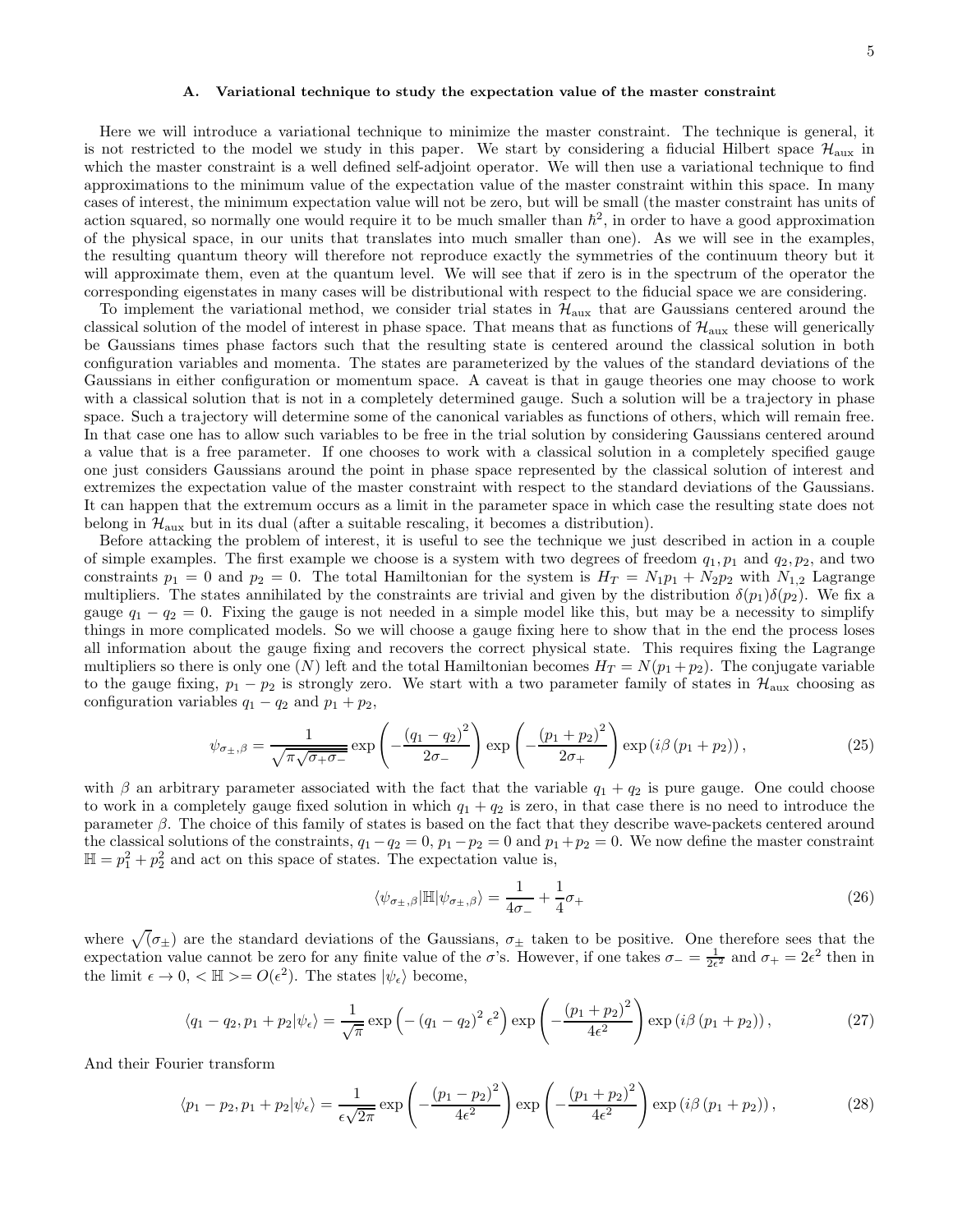These states are normalized in  $\mathcal{H}_{aux}$  but they vanish (in the sense of distributions) in the limit  $\epsilon \to 0$ . They need to be rescaled in order to end up with well defined distribution on some suitable subspace of  $\mathcal{H}_{\text{aux}}$ .

So the physical states would be

$$
\langle p_1 - p_2, p_1 + p_2 | \psi \rangle_{\text{ph}} \equiv \lim_{\epsilon \to 0} \frac{1}{\sqrt{2\pi}\epsilon} \langle p_1 - p_2, p_1 + p_2 | \psi_\epsilon \rangle = 2\delta(p_1 + p_2)\delta(p_1 - p_2) = \delta(p_1)\delta(p_2)
$$
 (29)

Notice that the parameter  $\beta$  is free at the end of the process since it corresponds to the value of a variable that is pure gauge in this model.

There is an additional element that the above example does not capture and we would like to discuss. When we apply this technique in situations of interest, we will be discretizing the theories we analyze. Usually, discretization turns first class constraints into second class ones. The uniform discretization procedure tells us that we do not need to concern ourselves with the second class nature of the constraints (for a discussion see [\[11\]](#page-15-8)). We can still consider the master constraint and seek the minimization of its eigenvalues, but the presence of second class constraints in the discrete theory usually implies that the minimum eigenvalue of the master constraint will not be zero. The best one can hope for is that it will be small and the resulting quantum theory will approximate the symmetries of the theory one started with. This is a point of view that has been held as natural for some time in the context of quantum gravity, where one expects that some level of fundamental discreteness will emerge. We would like to illustrate this with a modification of the previous example. Instead of taking  $p_1 = 0$  and  $p_2 = 0$  as the constraints we will take  $p_1 + \alpha q_2 = 0$  and  $p_2 = 0$  with  $\alpha$  a small parameter (in realistic theories the small parameter is related to the lattice spacing in the discretization). We will still take the same set of  $\psi_{\sigma_{\pm},\beta}$  as before, that is, for the trial solution we have chosen Gaussians centered around classical solutions of the gauge theory where the anomalous term vanishes. We do this because one usually knows solutions to the continuum theory one wishes to approximate (e.g. flat space or the Schwarzschild solution in the case of gravity) whereas the discrete theories have complicated solutions that usually cannot be treated in analytic form. The master constraint now becomes,

$$
\mathbb{H} = p_1^2 + p_2^2 + 2\alpha p_1 q_2 + \alpha^2 q_2^2,\tag{30}
$$

and using the same ansatz [\(25\)](#page-5-0) for the states one finds that

$$
\langle \psi_{\sigma_{\pm},\beta} | \mathbb{H} | \psi_{\sigma_{\pm},\beta} \rangle = \alpha^2 \beta^2 + \frac{1}{4\sigma_{-}} + \frac{1}{4}\sigma_{+} + \frac{\alpha^2}{2\sigma_{+}} + \frac{\alpha^2 \sigma_{-}}{2}.
$$
\n(31)

We would like to identify a limit in the variables  $\sigma_{\pm}$  such that this quantity vanishes. As was to be expected, this is not possible. We can attempt to find values of the parameters  $\sigma_{\pm}$  and  $\beta$  that minimize this expression. The result is  $β = 0$  and  $σ<sub>+</sub> = √2α$  and  $σ<sub>-</sub> = \frac{1}{\sqrt{2}}$  $\frac{1}{2\alpha}$ . which yields  $\langle \psi_{\rm min} | \mathbb{H} | \psi_{\rm min} \rangle = \sqrt{2\alpha}$ . The state is,

$$
\langle p_1, p_2 | \psi_{\min} \rangle = \exp\left(-\frac{\left(p_1^2 + p_2^2\right)\sqrt{2}}{\alpha}\right) \sqrt{\frac{\sqrt{2}}{\alpha \pi}}.\tag{32}
$$

It is interesting to compare this state and the corresponding expectation value of H obtained from our variational technique with the exact minimum of this model. A naive analysis would tell us that the minimum corresponds to an exact eigenstate with zero eigenvalue for H. However, that solution is not well behaved. It is known that one can find solutions of the master constraint that do not solve the constraints if one does not impose regularity in the solutions found [\[14](#page-15-11)]. The master constraint is an operator in the Hilbert space and one can analyze its spectral resolution. The spurious solutions do not belong in the spectral resolution of the master constraint. In this case one can solve exactly the eigenvalue problem  $\mathbb{H}|\psi\rangle = E|\psi\rangle$ . The solutions with minimum eigenvalue are of the form  $\delta(p_1)\psi_0(p_2)$  where  $\psi_0(p_2)$  is the fundamental state of the Hamiltonian of a harmonic oscillator in the momentum representation. The minimum eigenvalue for such exact solution is  $\alpha$  (compare with the variational one in which the eigenvalue was slightly higher  $\sqrt{2}\alpha$ ). It is also interesting to note that if instead of choosing the gauge  $q_1 - q_2 = 0$  we had chosen  $q_1 = 0$  and proceeded with the variational technique, one obtains the exact state directly. This illustrates that the method approximates well the state of interest in situations where zero is not in the kernel of the master constraint. The solution that minimizes the master constraint admits a very simple interpretation that shows that the uniform discretization of the theory with the anomalous term  $\alpha$  small but non-vanishing, approximately reproduces the invariances of the theory with first class constraints  $p_1 = P_2 = 0$ . In fact  $q_1$  and  $q_2$  are gauge variables and the physical space is independent of these variables. The physical state is constant in  $q_1$  and  $q_2$ . For a small but non vanishing alpha the physical states are independent of  $q_1$  and weakly dependent on  $q_2$ . A final comment is that in this case the parameter  $\beta$ , which was not determined in the case with first class constraints, gets determined here. That is, in the case where  $\beta$  was associated with an exact gauge symmetry, the minimization of the master constraint was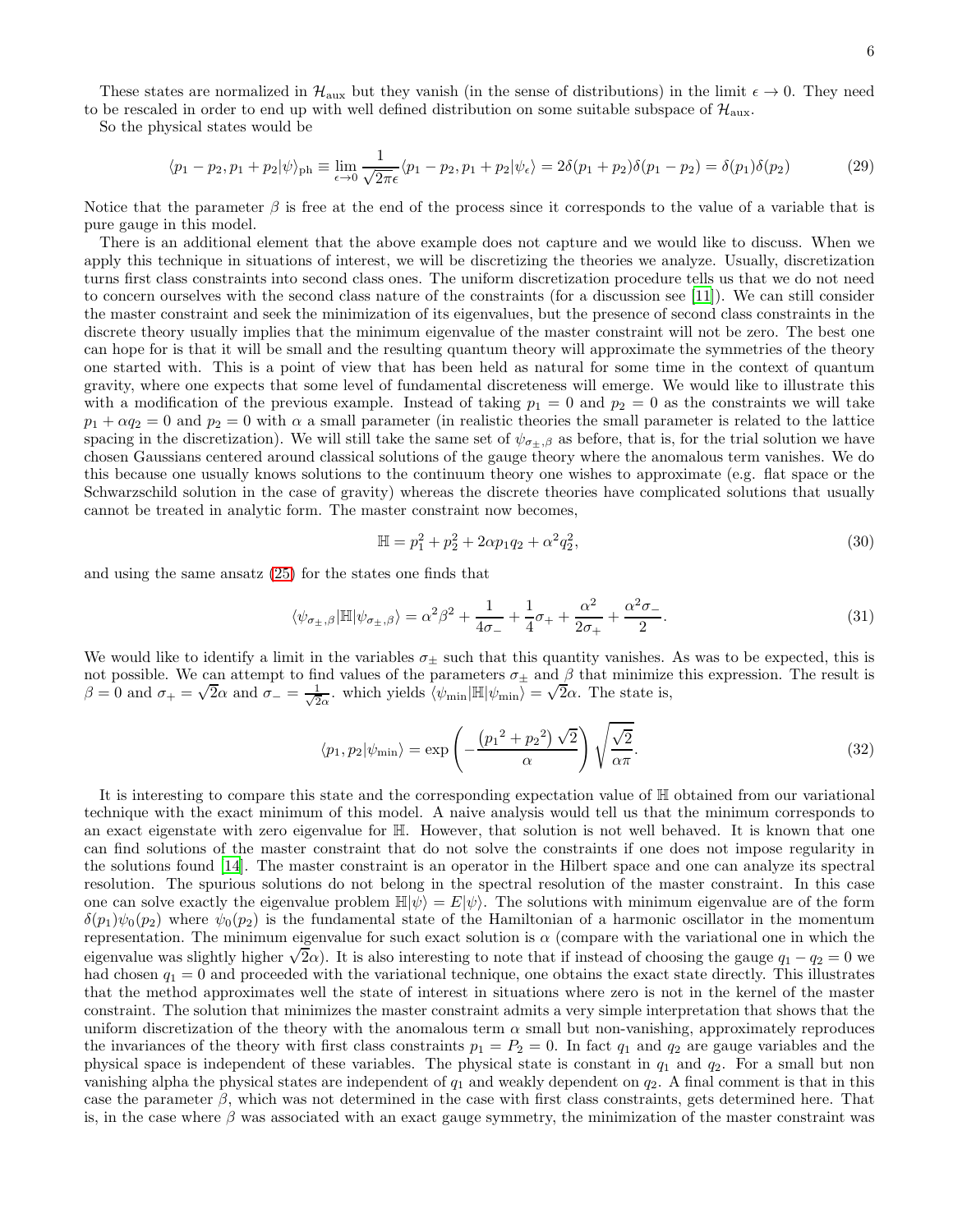7

insensitive to the value of  $\beta$ . In the case where the constraints are second class and we do not get zero as minimum of the master constraint there is some dependence on  $\beta$ , but it is weak, since the term in the master constraint is  $\beta^2 \alpha^2$ and  $\alpha$  is small (in the quantum state one has approximately  $\delta(p) \exp(i p \beta)$ ). The theory where one does not exactly annihilate the master constraint only has approximate gauge symmetries and therefore has slightly "preferred" gauges from the point of view of minimizing the master constraint.

### B. The discrete master constraint

Let us now consider the complete Hamiltonian constraint. We wish to discretize it and to polymerize the gravitational variables. The Hamiltonian gets rescaled in the discretization  $H(x_i) \to H(i)/\epsilon$ . We also rescale the expression multiplying the continuum Hamiltonian constraint times  $G$ . The resulting discrete expression is,

<span id="page-7-0"></span>
$$
H(i) = -(1 - 2\Lambda)\epsilon - x(i+1)\frac{\sin^2(\rho K_{\varphi}(i+1))}{\rho^2} + x(i)\frac{\sin^2(\rho K_{\varphi}(i))}{\rho^2} + \frac{x(i+1)^3\epsilon^2}{(E^{\varphi}(i+1))^2} - \frac{x(i)^3\epsilon^2}{(E^{\varphi}(i))^2} + G\left(\epsilon\frac{(P^{\varphi}(i))^2}{(E^{\varphi}(i))^2} + \epsilon\frac{x(i)^4(\phi(i+1) - \phi(i))^2}{(E^{\varphi}(i))^2} - 2x(i)\frac{\sin(\rho K_{\varphi}(i))}{E^{\varphi}(i)\rho}(\phi(i+1) - \phi(i))P^{\phi}(i) - \rho_{\text{vac}}\epsilon\right).
$$
\n(33)

We need to construct the master constraint. Since the Hamiltonian is a density of weight one, we define the master constraint associated with the Hamiltonian constraint in the full theory as,

$$
\mathbb{H} = \frac{1}{2} \int dx \frac{H(x)^2}{\sqrt{g}} \ell_{\rm P},\tag{34}
$$

or, in terms of the variables of the model, up to a constant factor,

$$
\mathbb{H} = \frac{1}{2} \int dx \frac{H(x)^2}{(E^{\varphi})\sqrt{E^x}} \ell_{\text{P}},\tag{35}
$$

and in the discretized theory  $\mathbb{H}^{\epsilon} = \sum_{i} \mathbb{H}(i)$  with

<span id="page-7-1"></span>
$$
\mathbb{H}(i) = \frac{1}{2} \frac{H(i)^2 \ell_{\text{P}}}{\sqrt{E^x(i)} E^{\varphi}(i)}.
$$
\n(36)

The constant  $\ell_P$  must be introduced so that H is dimensionless with  $\hbar = c = 1$ , one could use  $\sqrt{G}$  instead of it. It is convenient to rescale the Hamiltonian constraint by  $\sqrt{E^{\varphi}/(E^x)}$ . This does not change the density weight. If one does not rescale things it turns out  $\mathbb{H}$  is proportional to  $1/E^{\varphi}$ . In the polymer representation this implies that the vacuum is the "zero loop" state, which is degenerate (it corresponds to zero volume space-times). To eliminate this unphysical possibility one exploits the fact that the Hamiltonian constraint is defined up to a factor given by a scalar function of the canonical variables without changing the first class nature of the classical constraint algebra. The rescaling factor in the discrete theory after the gauge fixing is  $\sqrt{E^{\varphi}(i)/(2x(i)\epsilon)}$ . So [\(33\)](#page-7-0) has to be multiplied times that factor when constructing the master constraint [\(36\)](#page-7-1).

Let us focus on the matter portion of the Hamiltonian, we will write it as,

<span id="page-7-2"></span>
$$
H_{\text{matt}}(i) = \frac{H_{\text{matt}}^{(1)}(i)}{(E^{\varphi})^2(i)} + \frac{H_{\text{matt}}^{(2)}(i)\sin(\rho K_{\varphi}(i))}{\rho E^{\varphi}(i)} - H_{\text{matt}}^{(3)}(i). \tag{37}
$$

The master constraint can be written as,

<span id="page-7-3"></span>
$$
\mathbb{H}(i) = \ell_{\rm P} \left[ c_{11}(i) \left( H_{\rm matt}^{(1)}(i) \right)^2 + c_{22}(i) \left( H_{\rm matt}^{(2)}(i) \right)^2 + c_{1}(i) H_{\rm matt}^{(1)}(i) + c_{2}(i) H_{\rm matt}^{(2)}(i) + c_{33}(i) \left( H_{\rm matt}^{(3)}(i) \right)^2 + c_{3}(i) H_{\rm matt}^{(1)}(i) + c_{12}(i) H_{\rm matt}^{(1)}(i) H_{\rm matt}^{(2)}(i) + c_{13}(i) H_{\rm matt}^{(1)}(i) H_{\rm matt}^{(3)}(i) + c_{23}(i) H_{\rm matt}^{(2)}(i) H_{\rm matt}^{(3)}(i) + c_{00}(i) \right],
$$
\n(38)

where,

$$
H_{\text{matt}}^{(1)}(i) = \left( \epsilon \left( P^{\varphi}(i) \right)^2 + \epsilon x(i)^4 \left( \phi(i+1) - \phi(i) \right)^2 \right) \ell_P^2 \tag{39}
$$

$$
H_{\text{matt}}^{(2)}(i) = (-2x(i)(\phi(i+1) - \phi(i))P^{\varphi}(i))\ell_P^2
$$
\n(40)

$$
H_{\text{matt}}^{(3)}(i) = 2\rho_{\text{vac}}\epsilon \ell_P^2. \tag{41}
$$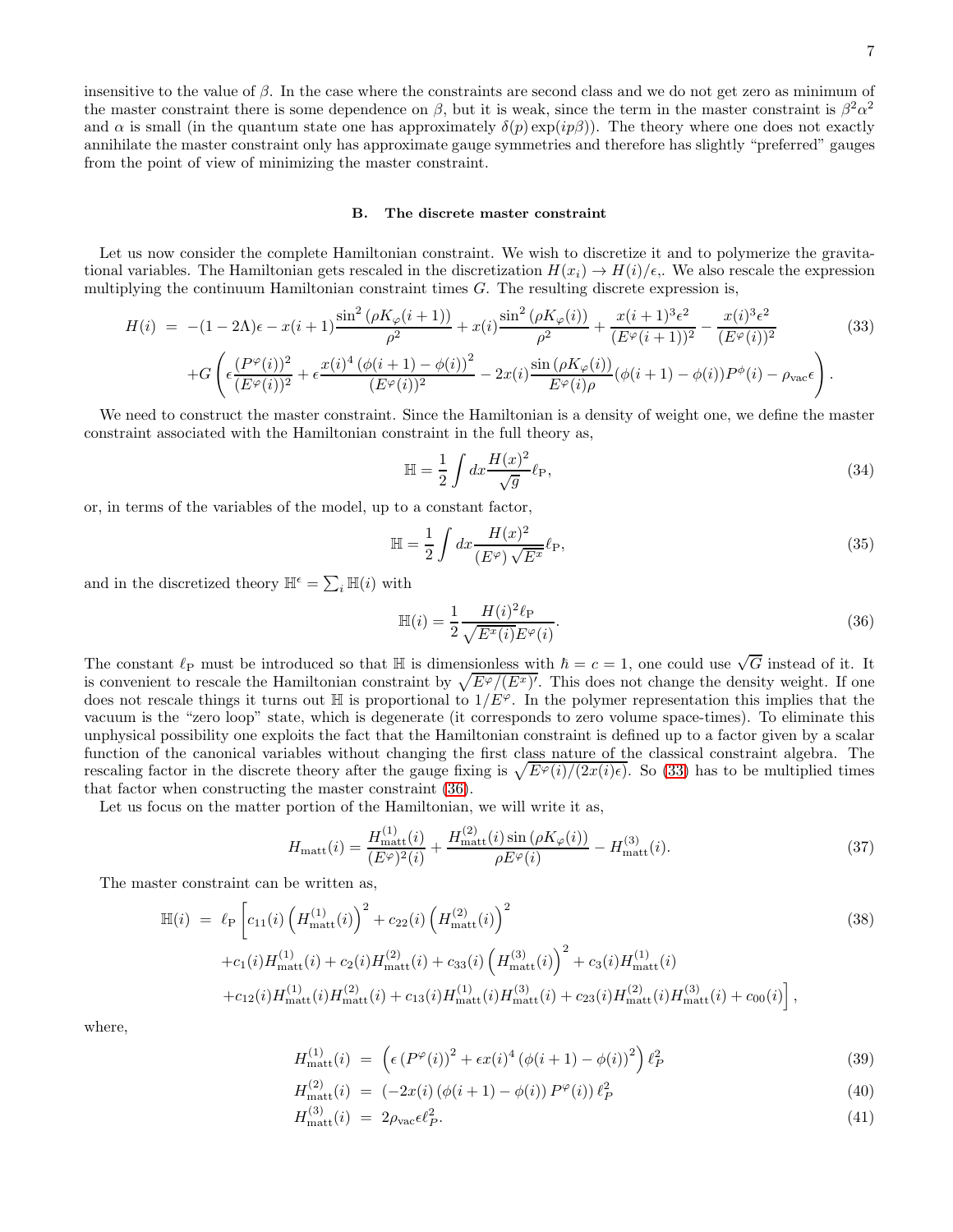To economize space, we will not give the classical expressions for the coefficients, since they can be readily obtained from the quantum expressions.

In order to quantize the master constraint we need to choose a factor ordering. The expression of the master constraint is a sum of symmetric operators consisting of polynomials in  $\hat{E}^{\varphi}$  and  $\sin(\rho \hat{K}_{\varphi})$ ,  $\hat{P}^{\phi}$  and  $\hat{\phi}$ . We choose a factor ordering with the factors of  $\hat{E}^\varphi$  are distributed symmetrically to the right and the left of the factors of  $\sin(\rho \hat{K}_\varphi)$ . For the factors  $\hat{P}^{\phi}$  and  $\hat{\phi}$  we follow a similar strategy, putting the  $\hat{P}^{\phi}$  symmetrically to the left and to the right of  $\hat{\phi}$ 's. The coefficients in the above expression of the master constraint with this factor ordering are,

<span id="page-8-0"></span>
$$
\hat{c}_{11}(i) = \frac{1}{4x(i)^2 \epsilon \hat{E}^\varphi(i)^4},\tag{42}
$$

$$
\hat{c}_{12}(i) = \frac{1}{2x(i)^2 \rho \epsilon} \frac{1}{\hat{E}^{\varphi}(i)^{3/2}} \sin(\rho K_{\varphi}(i)) \frac{1}{\hat{E}^{\varphi}(i)^{3/2}},
$$
\n(43)

$$
\hat{c}_{13}(i) = -\frac{1}{2x(i)^2 \epsilon} \frac{1}{\hat{E}^\varphi(i)^2},\tag{44}
$$

$$
\hat{c}_{22}(i) = \frac{1}{8x(i)^2 \rho^2 \epsilon} \left( \frac{1}{\hat{E}^\varphi(i)^2} - \frac{1}{\hat{E}^\varphi(i)} \cos(2\rho K_\varphi(i)) \frac{1}{\hat{E}^\varphi(i)} \right),\tag{45}
$$

$$
\hat{c}_{23}(i) = -\frac{1}{2x(i)^2 \rho \epsilon} \frac{1}{\sqrt{\hat{E}^{\varphi}(i)}} \sin(\rho K_{\varphi}(i)) \frac{1}{\sqrt{\hat{E}^{\varphi}(i)}},\tag{46}
$$

$$
\hat{c}_{33}(i) = \frac{1}{4x(i)^2 \epsilon},\tag{47}
$$

$$
\hat{c}_{1}(i) = -\frac{x(i)\epsilon}{2\hat{E}^{\varphi}(i)^{4}} + \frac{1}{4\epsilon x(i)^{2}\hat{E}^{\varphi}(i)} \left( -2\epsilon(1 - 2\Lambda) + \frac{x(i+1)\cos(2\rho K_{\varphi}(i))}{\rho^{2}} - \frac{x(i+1)}{\rho^{2}} \right) \frac{1}{\hat{E}^{\varphi}(i)} \n- \frac{1}{\hat{E}^{\varphi}(i)} \frac{\cos(2\rho K_{\varphi}(i))}{4x(i)\rho^{2}\epsilon} \frac{1}{\hat{E}^{\varphi}(i)} + \frac{1}{4x(i)\rho^{2}\epsilon\hat{E}^{\varphi}(i)^{2}} + \frac{\epsilon x(i+1)^{3}}{2x(i)^{2}} \frac{1}{(\hat{E}^{\varphi}(i)\hat{E}^{\varphi}(i+1))^{2}},
$$
\n(48)

$$
\hat{c}_{2}(i) = \left[ -\frac{1}{2\rho x(i)^{2}} (1 - 2\Lambda) + \frac{x(i+1)}{4\rho^{3} x(i)^{2} \epsilon} (\cos(2\rho K_{\varphi}(i+1)) - 1) + \frac{3}{8\rho^{3} x(i) \epsilon} + \frac{\epsilon x(i+1)^{3}}{2\rho x(i)^{2} \hat{E}^{\varphi}(i+1)^{2}} \right] \times \frac{1}{\sqrt{\hat{E}^{\varphi}(i)}} \sin(\rho K_{\varphi}(i)) \frac{1}{\sqrt{\hat{E}^{\varphi}(i)}} - \frac{1}{8\rho^{3} x(i) \epsilon} \frac{1}{\sqrt{\hat{E}^{\varphi}(i)}} \sin(3\rho K_{\varphi}(i)) \frac{1}{\sqrt{\hat{E}^{\varphi}(i)}}
$$
\n
$$
-\frac{x(i) \epsilon}{2\rho} \frac{1}{\hat{E}^{\varphi}(i)^{3/2}} \sin(\rho K_{\varphi}(i)) \frac{1}{\hat{E}^{\varphi}(i)^{3/2}} \tag{49}
$$

$$
\hat{c}_3(i) = \frac{1}{2x(i)^2} (1 - 2\Lambda) + \frac{x(i+1)}{4x(i)^2 \epsilon \rho^2} (1 - \cos(2\rho K_\varphi(i+1))) - \frac{1}{4x(i)\epsilon \rho^2} (1 - \cos(2\rho K_\varphi(i))) \n+ \frac{x(i)\epsilon}{2\hat{E}^\varphi(i)^2} - \frac{\epsilon x(i+1)^3}{2x(i)^2 \hat{E}^\varphi(i+1)^2},
$$
\n(50)

$$
\begin{split}\n\hat{c}_{00}(i) &= \frac{1}{32\epsilon\rho^4} \left( 3 - 4\cos(2\rho K_{\varphi}(i)) + \cos(4\rho K_{\varphi}(i)) \right) \\
&+ \frac{\epsilon}{4x(i)^2} + \frac{x(i+1)}{4x(i)^2\rho^2} (1 - \cos(2\rho K_{\varphi}(i+1))) \\
&- \frac{x(i+1)}{8x(i)\epsilon\rho^4} \left( 1 - \cos(2\rho K_{\varphi}(i)) - \cos(2\rho K_{\varphi}(i+1)) + \cos(2\rho K_{\varphi}(i))\cos(2\rho K_{\varphi}(i+1)) \right) \\
&+ \frac{x(i+1)^2}{32\epsilon\rho^4 x(i)^2} \left( 3 + \cos(4\rho K_{\varphi}(i+1)) - 4\cos(2\rho K_{\varphi}(i+1)) \right) \\
&- \frac{\Lambda x(i+1)}{2x(i)^2\rho^2} \left( 1 - \cos(2\rho K_{\varphi}(i+1)) \right) \\
&- \frac{1}{4x(i)\rho^2} (1 - 2\Lambda)(1 - \cos(2\rho K_{\varphi}(i))) - \frac{\epsilon\Lambda}{x(i)^2} (1 - \Lambda)\n\end{split}
$$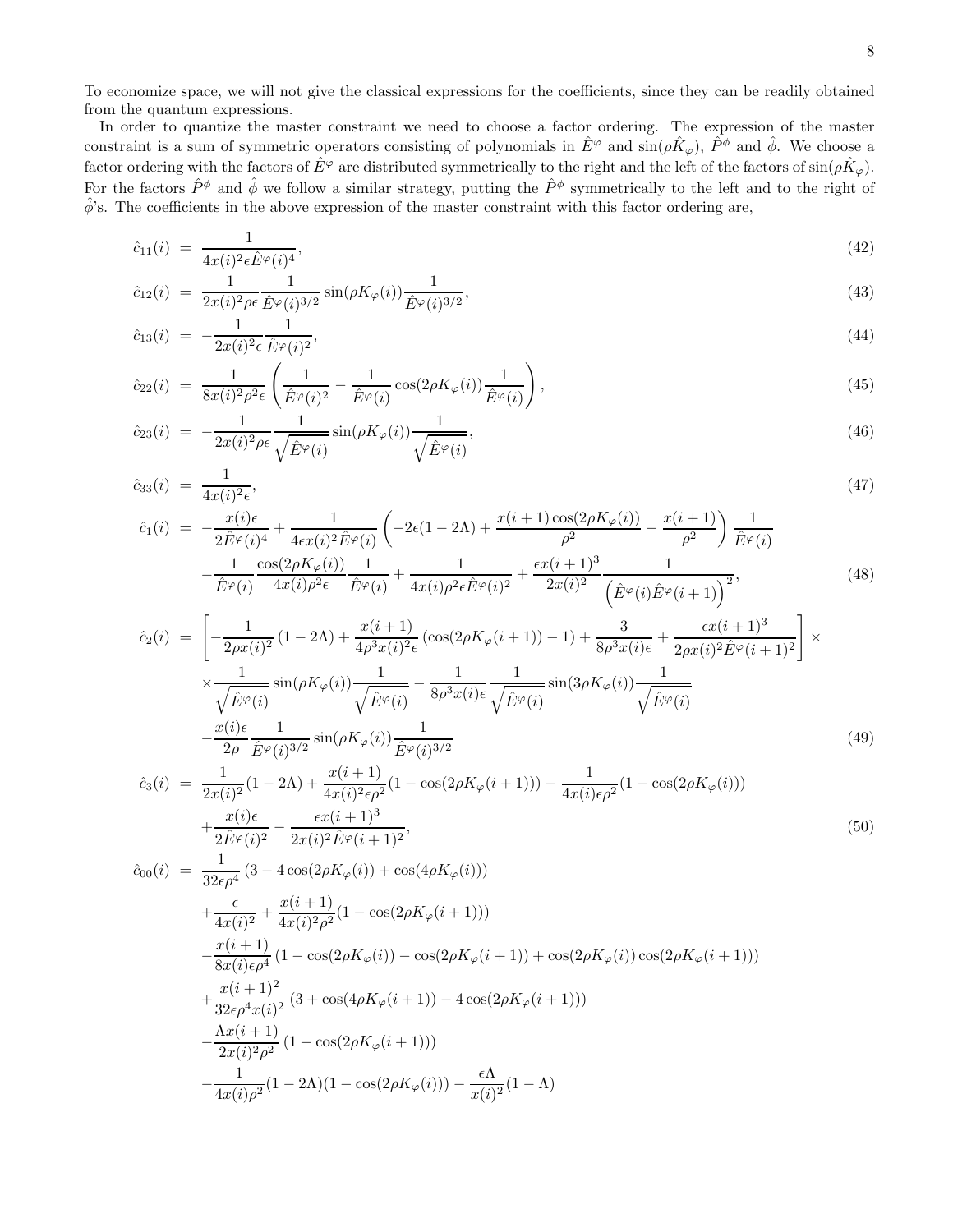$$
+\frac{\epsilon x(i+1)^3}{4x(i)\rho^2} \left( \frac{1}{\hat{E}^{\varphi}(i+1)^2} - \frac{1}{\hat{E}^{\varphi}(i+1)} \cos(2\rho K_{\varphi}(i)) \frac{1}{\hat{E}^{\varphi}(i+1)} \right) -\frac{x(i)\epsilon}{4\rho^2} \left( x(i) \left( \frac{1}{\hat{E}^{\varphi}(i)^2} - \frac{1}{\hat{E}^{\varphi}(i)} \cos(2\rho K_{\varphi}(i)) \frac{1}{\hat{E}^{\varphi}(i)} \right) -\frac{x(i+1)\left( \frac{1}{\hat{E}^{\varphi}(i)^2} - \frac{1}{\hat{E}^{\varphi}(i)} \cos(2\rho K_{\varphi}(i+1)) \frac{1}{\hat{E}^{\varphi}(i)} \right) \right) -\frac{\epsilon x(i+1)^4}{4x(i)^2\rho^2} \left( \frac{1}{\hat{E}^{\varphi}(i+1)^2} - \frac{1}{\hat{E}^{\varphi}(i+1)} \cos(2\rho K_{\varphi}(i+1)) \frac{1}{\hat{E}^{\varphi}(i+1)} \right) + \frac{x(i)\epsilon^2}{2\hat{E}^{\varphi}(i)^2} (1-2\Lambda) -\frac{\epsilon^2 x(i+1)^3}{2x(i)^2 \hat{E}^{\varphi}(i+1)^2} (1-2\Lambda) + \frac{\epsilon^3 x(i+1)^6}{4x(i)^2 \hat{E}^{\varphi}(i+1)^4} - \frac{x(i)\epsilon^3 x(i+1)^3}{2\left( \hat{E}^{\varphi}(i+1)\hat{E}^{\varphi}(i) \right)^2} + \frac{x(i)^4 \epsilon^3}{4\hat{E}^{\varphi}(i)^4},
$$
(51)

and it should be noted that the coefficients commute with  $H_{\text{matt}}^{(1)}$ ,  $H_{\text{matt}}^{(2)}$  and  $H_{\text{matt}}^{(3)}$  so there are no ordering issues with them.

#### C. Construction of the trial states

Since we are interested in the vacuum solution, that classically corresponds to vanishing scalar fields, we will therefore ignore  $H_{\text{matt}}$  [\(24\)](#page-4-0) and only consider the gravitational part [\(23\)](#page-4-0) in order to construct the classical solution used to build the ansatz states for the variational technique,

$$
H_{\text{vac}} = \left(-x(1 - 2\Lambda) - xK_{\varphi}^2 + \frac{x^3}{(E^{\varphi})^2}\right)'.
$$
\n
$$
(52)
$$

As we discussed in subsection A we will choose a definite gauge to work in. Our choice is  $K_{\varphi} = 0$ , and this implies  $E^{\varphi} = x/\sqrt{1-2\Lambda}$ . As we claimed before, the presence of the cosmological constant rescales the radial variable (recall that without the constant the solution was  $E^{\varphi} = x$ ). The resulting four dimensional space-time will be locally flat with a solid deficit angle and described in spherical coordinates.

We construct a polymer representation. As we did in previous papers [\[5\]](#page-15-2) one sets up a lattice of points  $j = 0...N$ in the radial direction and writes a "point holonomy" for the  $K_{\varphi}$  variable at each lattice site,

$$
T_{\vec{\mu}} = \exp\left(i \sum_{j} \mu_{j} K_{\varphi}(j)\right) = \langle K_{\varphi} | \vec{\mu} \rangle. \tag{53}
$$

In this expression the quantities  $\mu_i$  play the role of the "loop" in this one dimensional context. They also are proportional to the eigenvalues of the triad operator  $E^{\varphi}(i)$ . The quantum state we will choose for the variational method will be centered around the classical solution and therefore we will choose to have the variable  $\mu_i$  centered at the classical value of  $E^{\varphi}(i) = \epsilon x_1(i) \equiv \epsilon x(i)/\sqrt{1-2\Lambda}$ ,

<span id="page-9-0"></span>
$$
\langle \vec{\mu} | \psi_{\vec{\sigma}} \rangle = \prod_{i} \sqrt[4]{\frac{2}{\pi \sigma(i)}} \exp \left( -\frac{1}{\sigma(i)} \left( \mu_i - \frac{x_1(i)\epsilon}{\ell_P^2} \right)^2 \right) \tag{54}
$$

on this state  $\langle E^{\varphi}(i) \rangle = \epsilon x_1(i)$  and  $\langle K_{\varphi}(i) \rangle = 0$ . Notice that this type of ansatz in general will be too restrictive: we have ignored possible correlations among neighboring points by assuming a Gaussian at each point. This could potentially be problematic when studying excited states and computing propagators. We will not attack those problems in this paper so we will continue with the restrictive ansatz for the moment being.

We will now compute the expectation value of the matter portion of the Hamiltonian constraint on the above state. The result will be an operator acting on the matter fields. We will then construct the vacuum for the resulting operator. What we are doing is to construct a quantum field theory living on the geometry given by the expectation values of the triad and extrinsic curvature on the above state. We proceed in this way for expediency since this is our first approach to the problem. In the future we plan to revisit the problem treating all the variables in a polymerized representation, both gravitational and material ones, with the variational technique. Preliminary results indicate that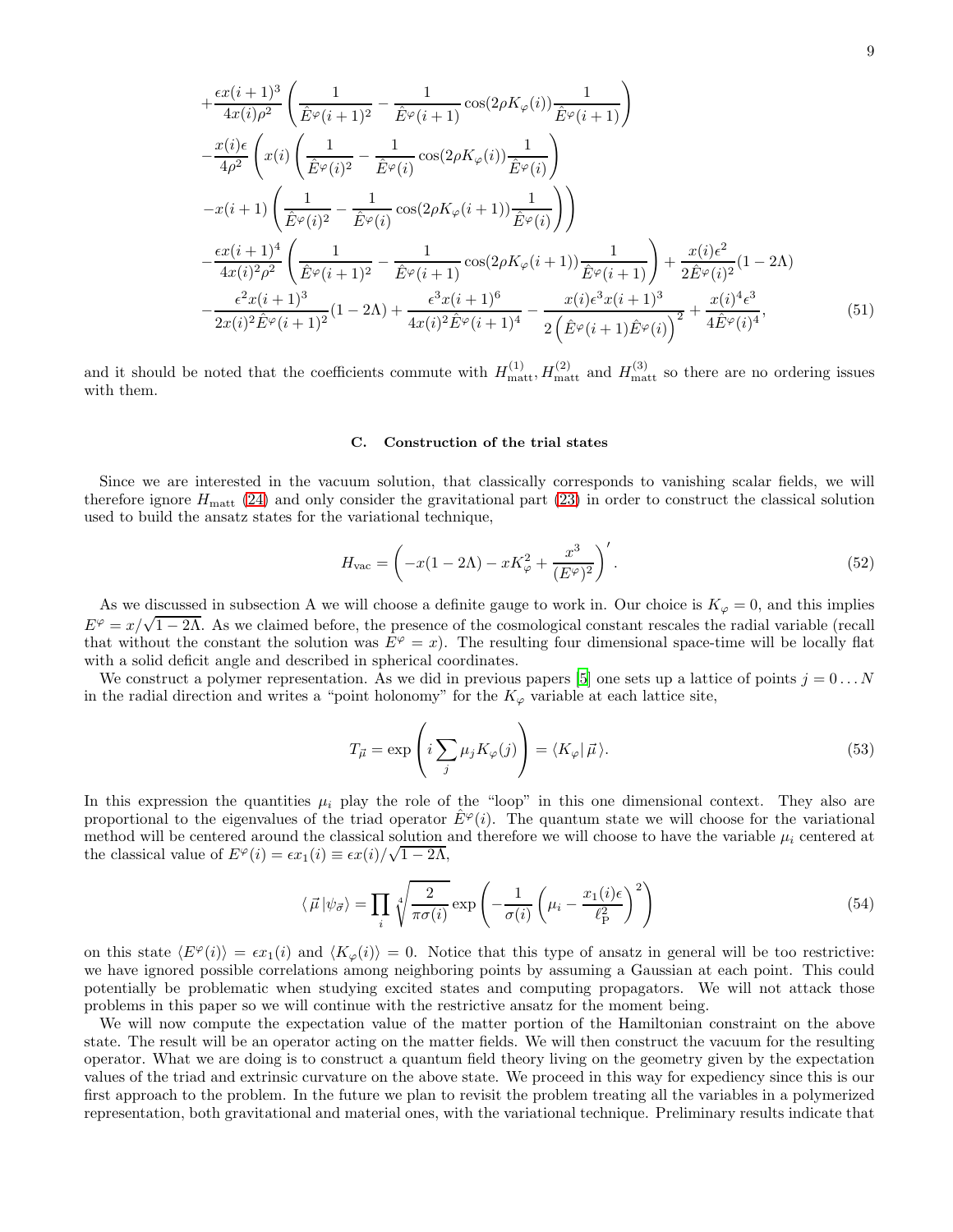such an approach is viable. For the matter field one would start by considering a coherent state centered at zero values for the field and then will obtain the vacuum as a limit. This would yield valuable insights into the relation of the usual Fock quantization with the loop quantum gravity techniques, especially when one gets to discuss physical elements like the propagators of fields.

In order to take the expectation value of the matter portion of the Hamiltonian constraint, [\(37\)](#page-7-2) on the state [\(54\)](#page-9-0) we need to realize two quantum operators. The first one is,

$$
\frac{1}{\left(\hat{E}^{\varphi}(i)\right)^2} \langle \mu(i) | \psi_{\sigma(i)} \rangle = \left(\frac{2}{3}\right)^{12} |\mu(i)| \left( \left(|\mu(i) + \rho|\right)^{3/4} - \left(|\mu(i) - \rho|\right)^{3/4} \right)^{12} \sqrt[4]{\frac{2}{\pi \sigma(i)}} \exp\left(-\frac{\left(\mu(i) - \frac{\epsilon x_1(i)}{\ell_P^2}\right)^2}{\sigma(i)}\right) (55)
$$

where we have considered the action on one of the factors of [\(54\)](#page-9-0). To derive this expression we consider  $(\hat{E})^{-3/2} \hat{E}(\hat{E})^{-3/2}$  and use the realization of  $(\hat{E})^{-3/2}$  that was discussed in the context of loop quantum cosmology in [\[15](#page-15-12)]. The reason we can use the loop quantum cosmology results is that our Hilbert space is a direct product of loop quantum cosmology Hilbert spaces each at one of the lattice sites in the radial direction. With the above result one can compute the expectation value,

<span id="page-10-1"></span>
$$
\langle \psi_{\vec{\sigma}} | \frac{1}{\left(\hat{E}^{\varphi}(i)\right)^2} | \psi_{\vec{\sigma}} \rangle = \frac{1 - 2\,\Lambda}{\epsilon^2 x(i)^2} + \frac{5}{8} \frac{\ell_P^4 \left(1 - 2\,\Lambda\right)^2 \rho^2}{\epsilon^4 x(i)^4} + \frac{3}{4} \frac{\sigma \ell_P^4 \left(1 - 2\,\Lambda\right)^2}{\epsilon^4 x(i)^4}.
$$
 (56)

The calculation is done by integrating in  $\vec{\mu}$  and the result is lengthy, here we just show it in the approximation  $\epsilon > \ell_P$ . The first term is the classical value, the others are quantum corrections, the first one comes from the polymerization, the second from fluctuations in  $\vec{\mu}$ . The second operator we need is the one arising in the second term of the Hamiltonian,

$$
\langle \psi_{\vec{\sigma}} | \frac{1}{\sqrt{\hat{E}^{\varphi}(i)}} \frac{\sin(\rho \hat{K}_{\varphi}(i))}{\rho} \frac{1}{\sqrt{\hat{E}^{\varphi}(i)}} | \psi_{\vec{\sigma}} \rangle = 0. \tag{57}
$$

To quickly see why this is zero keep in mind that the state is a Gaussian centered at  $K_{\varphi} = 0$  and the sine is an odd function. With these results the expectation value of the Hamiltonian (the "effective Hamiltonian") is,

<span id="page-10-0"></span>
$$
\hat{H}_{\text{matt}}^{\text{eff}} = \langle \psi_{\vec{\sigma}} | \hat{H}_{\text{matt}}(x, t) | \psi_{\vec{\sigma}} \rangle = \frac{(1 - 2\Lambda) \left( \hat{P}^{\phi}(x, t) \right)^2}{x^2 g(x)^2} + \frac{x^2 (1 - 2\Lambda) \left( \hat{\phi}'(x, t) \right)^2}{g(x)^2} - \rho_{\text{vac}}.
$$
\n(58)

In this equation we have pursued the unusual approach of taking the continuum limit in the terms that involve derivatives and the terms that involve the momenta of the scalar field. This simplifies calculations since we will be dealing with differential equations rather than difference equations. The idea is that the solutions to the differential equations, suitably discretized, will be a good approximation (at least to  $O(\epsilon)$  corrections) to the solutions of the difference equations. In the above expression the quantity  $g(x)$  is given by,

$$
g(x) = 1 - \frac{5}{16} \frac{\ell_P^4 \rho^2 (1 - 2\Lambda)}{x^2 \epsilon^2} - \frac{3}{8} \frac{\sigma(x) \ell_P^4 (1 - 2\Lambda)}{x^2 \epsilon^2}.
$$
 (59)

From the effective Hamiltonian we get the "wave equation" for the fields living on the curved semiclassical background,

$$
\frac{2}{x}\frac{\partial\phi(x,t)}{\partial x} - \frac{2}{g(x)}\frac{\partial\phi(x,t)}{\partial x}\frac{\partial g(x)}{\partial x} + \frac{\partial^2\phi(x,t)}{\partial x^2} - \frac{1}{4}\frac{g(x)^4}{(1-2\Lambda)^2}\frac{\partial^2\phi(x,t)}{\partial t^2} = 0.
$$
\n(60)

Since the background is time-independent, positive and negative frequency modes can be introduced by going to Fourier space in t. The resulting equation can be cast in Sturm–Liouville form as,

$$
(2B(x)\phi'(x,\omega))' + \frac{\omega^2}{2}\phi(x,\omega)A(x) = 0
$$
\n(61)

where

$$
A(x) = \frac{x^2}{1 - 2\,\Lambda} - \frac{5}{8} \frac{\ell P^4 \rho^2}{\epsilon^2} - \frac{3}{4} \frac{\sigma \ell P^4}{\epsilon^2},\tag{62}
$$

$$
B(x) = x^{2} (1 - 2 \Lambda) + \frac{5}{8} \frac{\ell_{P}^{4} \rho^{2}}{\epsilon^{2}} + \frac{3}{4} \frac{\sigma \ell_{P}^{4}}{\epsilon^{2}}
$$
(63)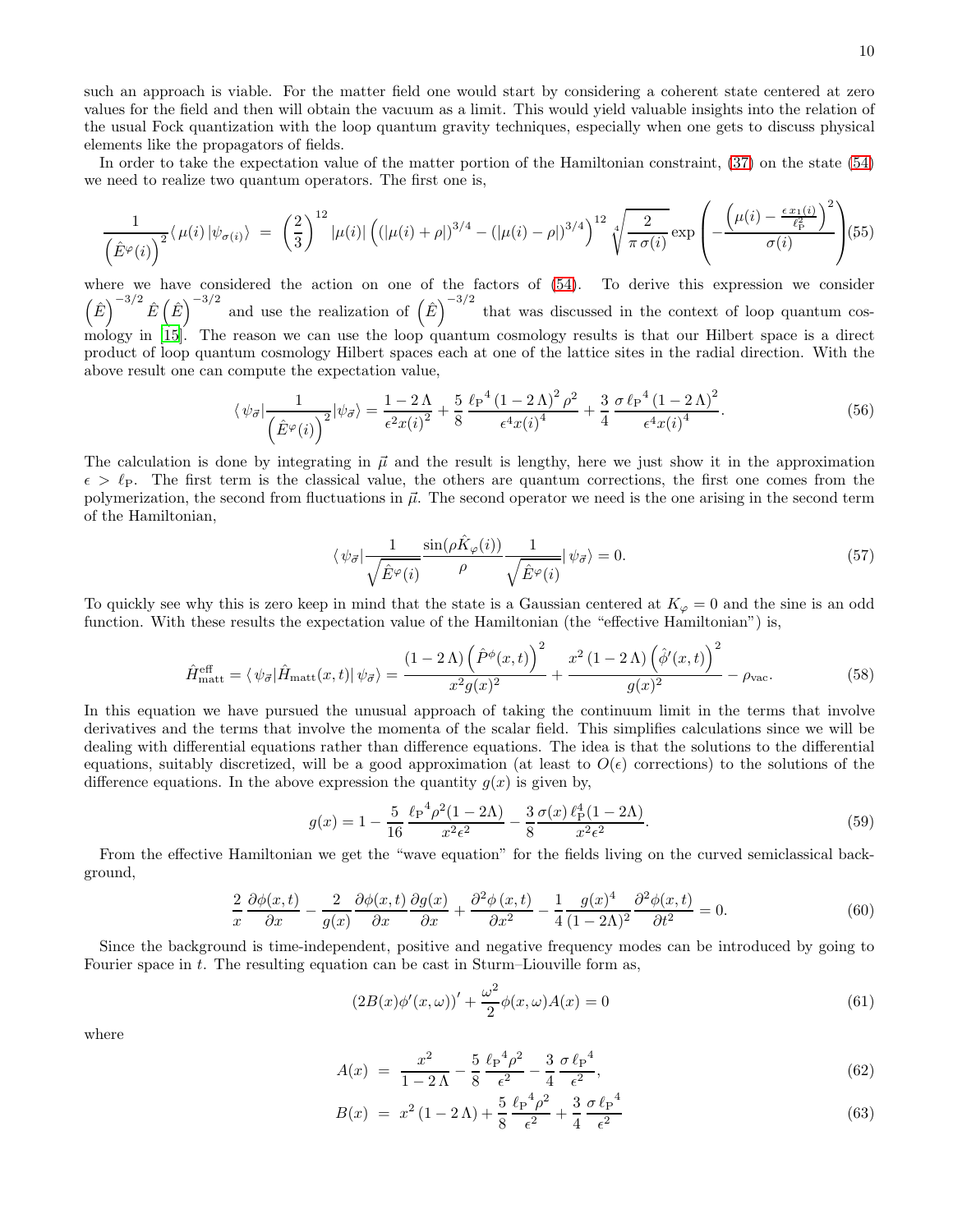The solution to this Sturm–Liouville problem is

<span id="page-11-0"></span>
$$
\phi(x, w) = \frac{1}{x} \sin\left(\frac{\omega x}{2(1 - 2\Lambda)}\right)
$$
\n
$$
-\frac{1}{3x^3} \left[ x^2 \omega^2 \cos\left(\frac{\omega x}{2}\right) \text{Si}(\omega x) - \frac{x}{2} \omega \cos\left(\frac{\omega x}{2}\right) - x^2 \omega^2 \sin\left(\frac{\omega x}{2}\right) \text{Ci}(\omega x) + \sin\left(\frac{\omega x}{2}\right) \right] \frac{\ell_P^4}{4\epsilon^2} \left[ \frac{5\rho^2}{2} + 3\sigma \right]
$$
\n(64)

and this solution neglects terms with higher powers than  $\ell_{\rm P}^4/(\epsilon x)^2$ . Where  $\text{Si}(x) \equiv \int_0^x dt \sin(t)/t$ , and  $\text{Ci}(x) \equiv$  $\gamma + \ln(x) + \int_0^x dt(\cos(t) - 1)/t$  are the sine integral and cosine integral functions respectively and Euler's Gamma is given by  $\gamma = 0.5772156649$ . The first term in the bracket in [\(64\)](#page-11-0) corresponds to the standard spherical mode decomposition in (locally) flat space-time. The next parenthesis includes two terms that are corrections, the first due to polymerization and the next, involving  $\sigma$  is a quantum correction. These terms would not be present in a treatment of quantum field theory on a classical space-time. Using the Hamilton equations we can compute  $P^{\varphi}$ ,

$$
P^{\varphi}(x,t) = \frac{x^2 g(x)^2}{2\sqrt{\omega}(1-2\Lambda)} \frac{\partial \phi(x,t)}{\partial t}
$$
(65)

and use it to compute the effective Hamiltonian [\(58\)](#page-10-0),

<span id="page-11-1"></span>
$$
\hat{H}_{\text{matt}}^{\text{eff}} = (1 - 2\Lambda) \int_0^{2\pi/\epsilon} d\omega \omega \hat{\bar{C}}(\omega) \hat{C}(\omega). \tag{66}
$$

To obtain this expression we note that the solution [\(64\)](#page-11-0) can be written as  $\phi(x,t) = \int_0^\infty d\omega u(x,\omega)h(\omega,t)$  where  $h(\omega,t)$ is the last parenthesis in [\(64\)](#page-11-0). Notice that we have introduced a lattice cutoff for the frequency  $2\pi/\epsilon$ . Then one uses the lattice version of the closure relation  $\int_0^\infty d\omega u(x,\omega)u(x',\omega) = 2\delta(x-x')/A(x)$  and the orthogonality relation  $\int_0^\infty dx A(x)u(x,\omega)u(x,\omega')/2 = \delta(\omega - \omega').$ 

We have therefore concluded the computation of the state that we will use as a trial in the variational method. It will be given by a direct product of the vacuum of the matter part of the Hamiltonian [\(66\)](#page-11-1) and the Gaussian [\(54\)](#page-9-0) on the gravitational variables.

$$
|\psi_{\vec{\sigma}}^{\text{trial}}\rangle = |\psi_{\vec{\sigma}}\rangle \otimes |0\rangle \tag{67}
$$

The parameters  $\vec{\sigma}$  will be varied to minimize the master constraint. Notice that the state is a direct product because we are considering the vacuum. If we were to consider excitations then there might be entanglement between the matter and gravitational variables [\[16\]](#page-15-13).

#### D. Minimizing the master constraint

The realization of the master constraint [\(38\)](#page-7-3) as a quantum operator depends on the realization of six key operators. We proceed to present their expectation values here. We start by the operators involving the cosine of  $\hat{K}_{\varphi}$ ,

<span id="page-11-2"></span>
$$
\langle \psi_{\vec{\sigma}}^{\text{trial}} | \cos \left( 2\rho \hat{K}_{\varphi}(i) \right) | \psi_{\vec{\sigma}}^{\text{trial}} \rangle = \exp \left( -\frac{2\rho^2}{\sigma(i)} \right), \tag{68}
$$

$$
\langle \psi_{\vec{\sigma}}^{\text{trial}} | \cos \left( 4\rho \hat{K}_{\varphi}(i) \right) | \psi_{\vec{\sigma}}^{\text{trial}} \rangle = \exp \left( -\frac{8\rho^2}{\sigma(i)} \right). \tag{69}
$$

We then consider the powers of the inverse of  $\hat{E}^{\varphi}$ . We already computed the expectation value of the square in [\(56\)](#page-10-1). Here we list the other needed powers,

<span id="page-11-3"></span>
$$
\langle \psi_{\vec{\sigma}}^{\text{trial}} | \frac{1}{\left(\hat{E}^{\varphi}(i)\right)^{4}} | \psi_{\vec{\sigma}}^{\text{trial}} \rangle = \frac{(1 - 2\,\Lambda)^{2}}{\epsilon^{4}x(i)^{4}} + \frac{5}{4} \frac{\ell_{P}^{4} (1 - 2\,\Lambda)^{3} \rho^{2}}{\epsilon^{6}x(i)^{6}} + \frac{5}{2} \frac{\sigma \ell_{P}^{4} (1 - 2\,\Lambda)^{3}}{\epsilon^{6}x(i)^{6}},\tag{70}
$$

$$
\langle \psi_{\vec{\sigma}}^{\text{trial}} | \frac{1}{\hat{E}^{\varphi}(i)} \cos \left( 2\rho \hat{K}_{\varphi}(i) \right) \frac{1}{\hat{E}^{\varphi}(i)} | \psi_{\vec{\sigma}}^{\text{trial}} \rangle = \frac{1 - 2\Lambda}{\epsilon^2 x(i)^2 \exp(\frac{2\rho^2}{\sigma})} \left( 1 + \frac{5}{2} \frac{\rho^2 l_p^4}{\epsilon^2 x(i)^2} + \frac{3}{4} \frac{\sigma l_p^4}{\epsilon^2 x(i)^2} \right), \tag{71}
$$

$$
\langle \psi_{\vec{\sigma}}^{\text{trial}} | \frac{1}{\left(\hat{E}^{\varphi}(i)\right)^{3/2}} \sin \left(\rho \hat{K}_{\varphi}(i)\right) \frac{1}{\left(\hat{E}^{\varphi}(i)\right)^{3/2}} | \psi_{\vec{\sigma}}^{\text{trial}} \rangle = 0, \tag{72}
$$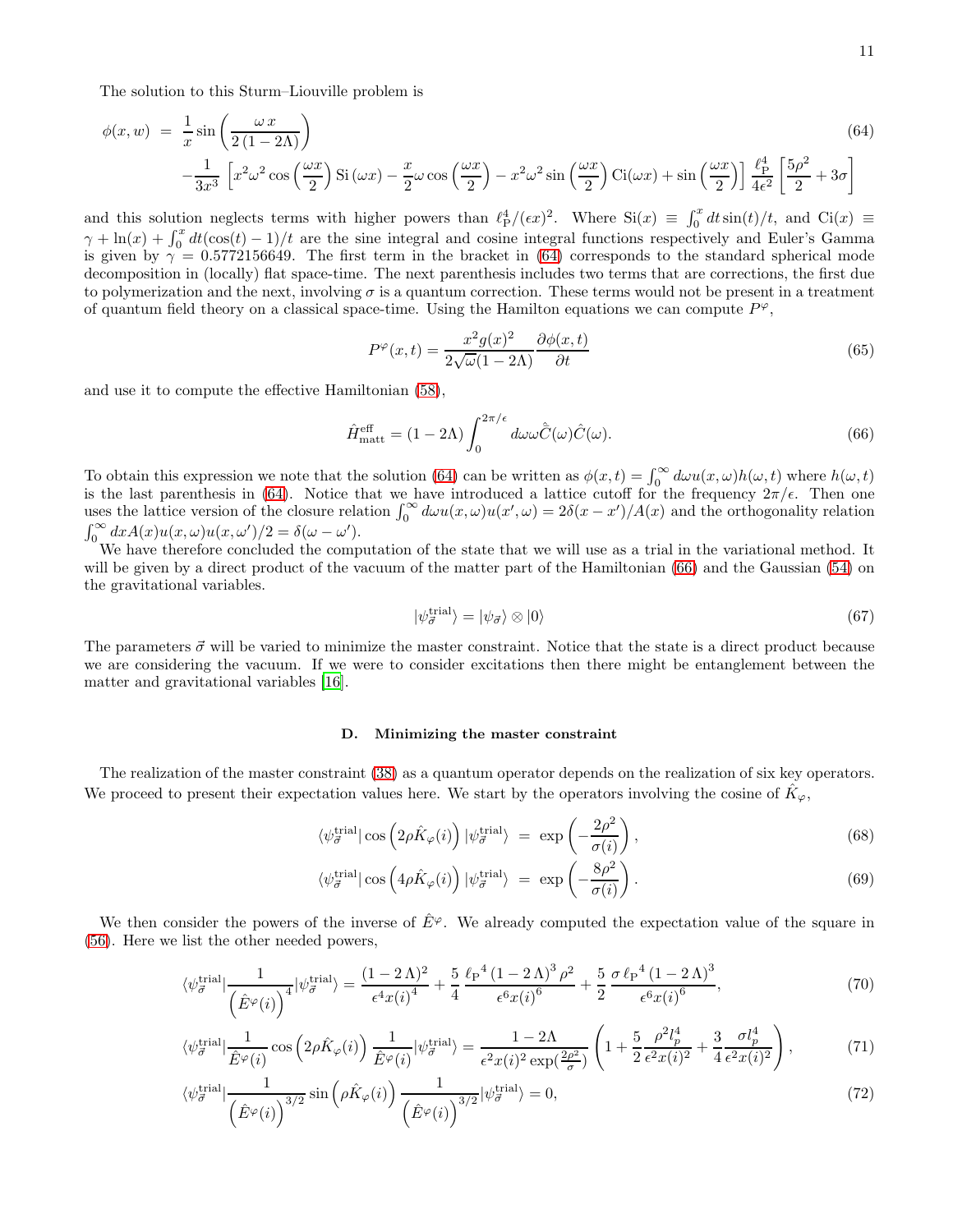$$
\langle \psi_{\vec{\sigma}}^{\text{trial}} | \frac{1}{\sqrt{\hat{E}^{\varphi}(i)}} \sin \left( \rho \hat{K}_{\varphi}(i) \right) \frac{1}{\sqrt{\hat{E}^{\varphi}(i)}} | \psi_{\vec{\sigma}}^{\text{trial}} \rangle = 0, \tag{73}
$$

$$
\langle \psi_{\vec{\sigma}}^{\text{trial}} | \frac{1}{\sqrt{\hat{E}^{\varphi}(i)}} \sin \left( 3\rho \hat{K}_{\varphi}(i) \right) \frac{1}{\sqrt{\hat{E}^{\varphi}(i)}} | \psi_{\vec{\sigma}}^{\text{trial}} \rangle = 0. \tag{74}
$$

With these results we can proceed to compute the expectation value of the master constraint on the gravitational state. The result will be an operator acting on the matter part. The calculation of the expectation values of the coefficients  $\hat{c}_i$  and  $\hat{c}_{ij}$  [\(42\)](#page-8-0)-[\(51\)](#page-8-0) is straightforward, but lengthy. We will not list the results here. What is more challenging is the computation of the expectation value of the matter part of the expansion of [\(38\)](#page-7-3). It helps that some of the coefficients vanish. The non-vanishing contributions are,

<span id="page-12-0"></span>
$$
\langle \psi_{\vec{\sigma}} | \hat{\mathbb{H}}(i) | \psi_{\vec{\sigma}} \rangle = \ell_{\text{P}} \left[ \langle \hat{c}_{11}(i) \rangle \left( \widehat{H_{\text{matt}}^{(1)}}(i) \right)^2 + \langle \hat{c}_{22}(i) \rangle \left( \widehat{H_{\text{matt}}^{(2)}}(i) \right)^2 + \langle \hat{c}_1(i) \rangle \widehat{H_{\text{matt}}^{(1)}}(i) + \langle \hat{c}_{33}(i) \rangle \left( \widehat{H_{\text{matt}}^{(3)}}(i) \right)^2 + \langle \hat{c}_2(i) \rangle \widehat{H_{\text{matt}}^{(1)}}(i) + \langle \hat{c}_{33}(i) \rangle \widehat{H_{\text{matt}}^{(1)}}(i) + \langle \hat{c}_{33}(i) \rangle \widehat{H_{\text{matt}}^{(2)}}(i) \right]. \tag{75}
$$

We now need to compute the expectation value of this operator on the matter vacuum. To do this we again use the procedure of going to the continuum limit in the matter terms involving derivatives and momenta and integrating in the frequencies with an ultraviolet cutoff. Let us start with  $H_{\text{matt}}^{(1)}(i)$ . The continuum limit expression is  $H_{\text{matt}}^{(1)}(x,t) = \ell_{\text{P}}^2 \left( \left( P^{\phi}(x,t) \right)^2 + x^4 \left( \phi'(x,t) \right)^2 \right)$ . We now substitute  $P^{\phi}$  and  $\phi$  by their mode decomposition and one gets a quadratic expression in the  $\hat{C}$ 's and u's. The expectation value only gets contributions from the  $\hat{C}\hat{\bar{C}}$  terms. The result is,

$$
\langle 0|\hat{H}_{\text{matt}}^{(1)}|0\rangle = l_p^2 \int_0^{\frac{2\pi}{\epsilon}} d\omega \frac{1}{8\omega(1-2\Lambda)} [A(x)^2 u^2(x,\omega) \omega^2 (1-2\Lambda)^2 + 4x^4 (\partial_x u(x,\omega))^2],\tag{76}
$$

and substituting  $u(\omega, x)$  and  $A(x)$  we obtain,

$$
\langle 0|\hat{H}_{\text{matt}}^{(1)}(x)|0\rangle = l_p^2(1-2\Lambda)A(x)^2 \left(\frac{\pi^2}{8x^2\epsilon^2} + \frac{1}{8x^4} - \frac{\cos^2(\frac{\pi x}{\epsilon})}{8x^4} - \frac{\pi \sin(\frac{\pi x}{\epsilon})\cos(\frac{\pi x}{\epsilon})}{4x^3\epsilon}\right) + \frac{l_p^2}{(1-2\Lambda)} \left(\frac{\pi^2 x^2}{8\epsilon^2} + \frac{\ln(2)}{4} + \frac{x\pi \cos(\frac{\pi x}{\epsilon})\sin(\frac{\pi x}{\epsilon})}{4\epsilon} - \frac{5}{8}\sin^2(\frac{\pi x}{\epsilon}) + \frac{1}{4}\text{Cin}(\frac{\pi x}{\epsilon})\right),\tag{77}
$$

where  $\text{Cin}(x) = \gamma + \ln x - \text{Ci}(x)$ . One can get a more manageable expression, which we will use in the rest of the paper by ignoring corrections of  $\ell_P^4$  and neglecting the highly oscillating terms that involve  $\sin(\pi x/\epsilon)$  or cosines and the integral cosines. The result is,

$$
\langle 0|\hat{H}_{\text{matt}}^{(1)}(x)|0\rangle = \frac{l_p^2}{4(1-2\Lambda)} \left(-2 + \frac{\pi^2 x^2}{\epsilon^2} + \ln(2) + \gamma + \ln(\frac{\pi x}{\epsilon})\right),\tag{78}
$$

and the dominant term is  $\pi^2 x^2/\epsilon^2$ . Reverting to the discrete theory, it reads,

$$
\langle 0|\hat{H}_{\text{matt}}^{(1)}(i)|0\rangle = \frac{l_p^2 \epsilon^3}{4(1-2\Lambda)} \left(-2 + \frac{\pi^2 x(i)^2}{\epsilon^2} + \ln(2) + \gamma + \ln(\frac{\pi x}{\epsilon})\right). \tag{79}
$$

The procedure to compute the expectation value of the other terms in [\(75\)](#page-12-0) is exactly the same, but the size of the expressions involved is quite large. We will not display them here for reasons of space.

The result for the expectation value of the integrand of the master constraint is,

$$
\langle \hat{\mathbb{H}}(x) \rangle = \frac{\sigma_0 \ell_P^3}{\epsilon x^2} + \left( 8 \frac{\pi^2}{\epsilon^3 x^2} + \frac{32}{\epsilon x^4} \ln \left( \frac{L}{\epsilon} \right) - \frac{\left( \gamma - 2 + \ln \left( \frac{2\pi x}{\epsilon} \right) \right) \pi}{\epsilon x^4 (1 - 2\Lambda)} + \frac{1}{96} \frac{\pi^3}{\epsilon^5 x^2 \sigma_0 (1 - 2\Lambda)^2} - \frac{1}{48} \frac{\Lambda \pi^3}{\epsilon^5 x^2 \sigma_0 (1 - 2\Lambda)^2} - \frac{43}{128} \frac{\Lambda \pi}{\epsilon^3 x^4 \sigma_0 (1 - 2\Lambda)^2} + \frac{\epsilon (\gamma - 2 + \ln \left( \frac{2\pi x}{\epsilon} \right)) \pi}{x^4 (1 - 2\Lambda) L^2} + 8 \frac{\epsilon \pi^2}{x^2 L^4} - \frac{2\pi}{\epsilon x^4 (1 - 2\Lambda)} \ln \left( \frac{L}{\epsilon} \right) - 16 \frac{\pi^2}{\epsilon x^2 L^2} + \frac{1}{32} \frac{\pi}{\epsilon x^4 (1 - 2\Lambda)^2}
$$
\n
$$
(80)
$$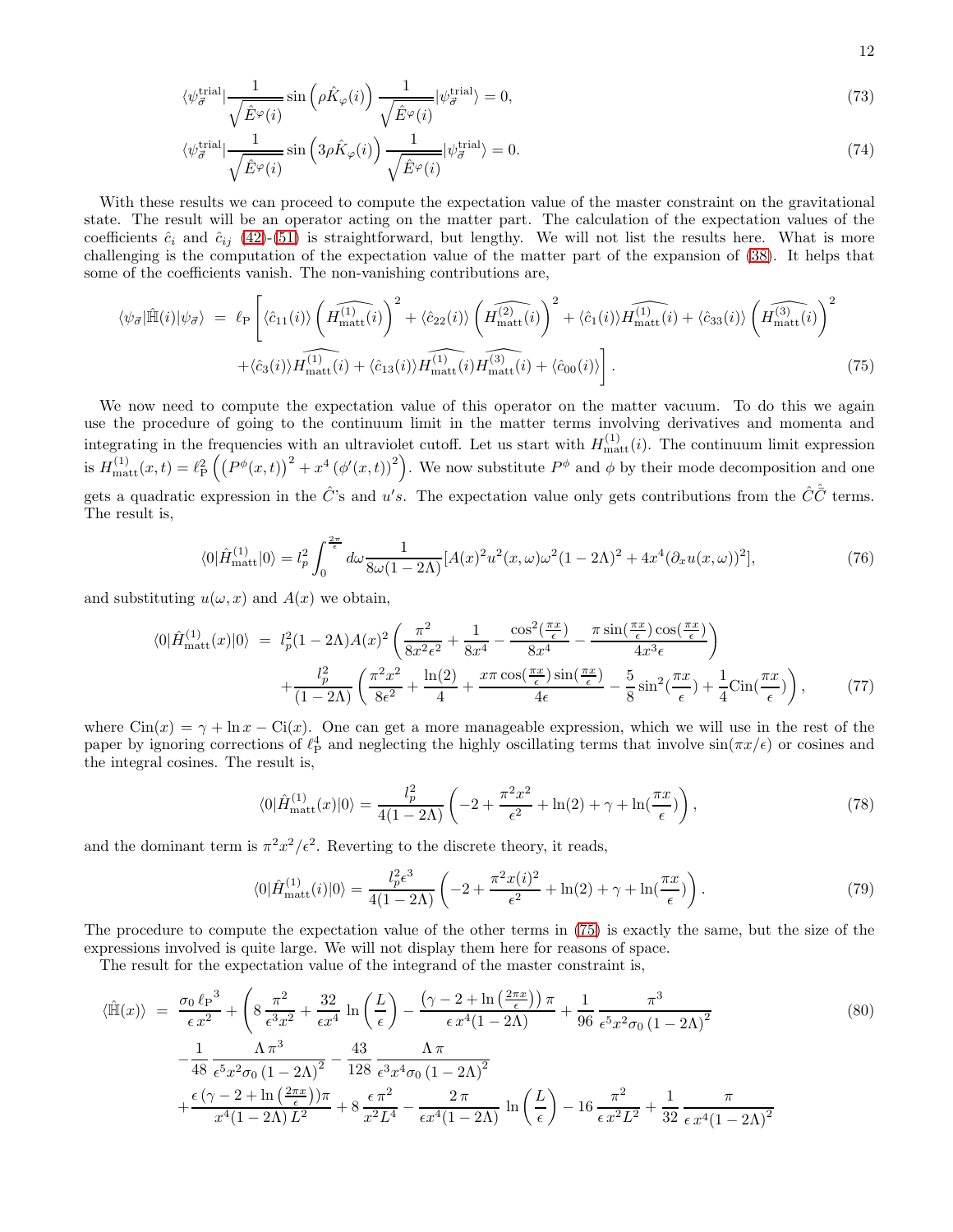

<span id="page-13-0"></span>FIG. 1: The expectation value of the master constraint as a function of the lattice spacing. We see that the value of the master constraint is small unless one chooses lattice separations of order Planck length. The figure does not show it, but for separations of the order of  $10^{-23}$ cm the master constraint is very small, of the order of  $10^{-20}$  (we are using units in which  $\hbar$  is one and therefore the master constraint is dimensionless).

$$
+\frac{1}{48} \frac{\pi^3}{\epsilon^3 x^2 (1-2\Lambda)^2} + \frac{32 \epsilon}{x^6 \pi^2} \left( \ln \left( \frac{L}{\epsilon} \right) \right)^2 - \frac{\pi^3}{\epsilon^3 x^2 (1-2\Lambda)} + 4 \frac{\pi}{\sigma_0 \epsilon^3 x^2} -\frac{32}{x^4 L^2} \epsilon \ln \left( \frac{L}{\epsilon} \right) - 3 \frac{\sigma_0 \pi}{x^3 L^2} + \frac{43}{256} \frac{\pi}{\epsilon^3 x^4 \sigma_0 (1-2\Lambda)^2} + \frac{8}{\sigma_0 \epsilon x^4 \pi} \ln \left( \frac{L}{\epsilon} \right) -\frac{1}{4(1-2\Lambda)} \frac{\left( 4x^2 \epsilon \sigma_0 + 4x \sigma_0^3 \epsilon^2 + 4 \sigma_0 \epsilon^2 x + 7 \sigma_0^3 \epsilon^3 \right)}{(x+\epsilon)\sigma_0^2 x^5 \epsilon^4} \times \left( \frac{1}{4} \pi^2 x^2 + \frac{1}{4} \epsilon^2 \left( \gamma - 2 + \ln \left( \frac{2\pi x}{\epsilon} \right) \right) \right) - 3 \frac{\sigma_0 \pi}{(x+\epsilon)x^2 \epsilon^2} + 3 \frac{\sigma_0 \pi}{(x+\epsilon)x^2 L^2} - \frac{6 \sigma_0}{(x+\epsilon)x^4 \pi} \ln \left( \frac{L}{\epsilon} \right) - 4 \frac{\pi}{x^2 \epsilon \sigma_0 L^2} + \frac{\pi^3}{\epsilon x^2 (1-2\Lambda) L^2} - 2 \frac{\epsilon}{x^6 (1-2\Lambda) \pi} \left( \gamma - 2 + \ln \left( \frac{2\pi x}{\epsilon} \right) \right) \ln \left( \frac{L}{\epsilon} \right) + 3 \frac{\sigma_0 \pi}{x^3 \epsilon^2} + 6 \frac{\sigma_0}{x^5 \pi} \ln \left( \frac{L}{\epsilon} \right) - \frac{1}{16} \frac{\epsilon}{x^6 (1-2\Lambda)^2 \pi} \right) \ell_P^5.
$$

We have assumed  $\sigma = \sigma_0 \epsilon^2 / \ell_{\rm P}^2$  with  $\sigma_0$  of order unity and we have neglected terms  $O(\ell_{\rm P}^7)$ . We have assumed  $\sigma$  to be independent of x in order to simplify the above expression, which otherwise becomes too large. Experiments we have carried out suggest that allowing variations in x leads to the same minimum value of  $\sigma$  approximately independent of x.

We would like to study the minimum of the master constraint as a function of  $\sigma_0$  for different choices of  $\epsilon/\ell_P$ . Notice that we have assumed  $\sigma_0$  to be of order one. One can change that by varying the ansatz for  $\sigma$  including other powers  $\epsilon/\ell_P$  different than 2. We have carried out such experiments. The results can be summarized as follows. In figure [1](#page-13-0) we show the value of the master constraint as a function of  $\epsilon$  (in centimeters) and for  $\sigma_0 = 10$  and  $\sigma = \sigma_0 \epsilon^3 / \ell_P^3$ . Varying  $\sigma_0$  while keeping it of order one changes little the shape of the curve. We see that in the approximation studied the theory does not appear to have a continuum limit, but we see that the master constraint quickly drops to zero for lattice spacings larger than Planck scale. Although the figure suggests that the master constraint drops even further for larger lattice spacings, the approximation in which we have handled expressions (in which we have neglected higher powers of  $\epsilon/\ell_P$ ) is inadequate for large values of  $\epsilon$  and the master constraint very likely will increase its value for large values of  $\epsilon$ . So there exists a genuine preferred value of  $\epsilon$  that minimizes the master constraint. Even so, the approximation should be reliable up to values of  $\epsilon \sim 10^{-23}$ cm and for such values the master constraint is of the order of 10−<sup>20</sup>, so one sees that this is a regime where one approximates the continuum theory very well.

We have explored other ranges of  $\sigma$ 's (with different powers of  $\epsilon/\ell_P$ ). The observation is the following. For lower powers than three we get a curve that looks similar to the one shown in the figure, but that grows faster as one approaches smaller lattice spacings and therefore the minimum occurs farther away from the Planck scale. For powers higher than 10/3 one violates the approximation that  $\ell_P/\epsilon$  is small and the expressions we derived are not valid. From these considerations and an analysis of the powers involved, we conclude that the minimum for the master constraint is achieved for a power of  $\epsilon/\ell_P$  in  $\sigma$  close to two and  $\epsilon \sim 10^{13} \ell_P$ .

An interesting speculation is that if the minimum of the master constraint happens in the range mentioned, the cosmological constant, which goes as  $\Lambda \sim \ell_P^2/\epsilon^2$  would not be of Planck scale but several orders of magnitude smaller.

Another observation of interest is to note what would have happened if instead of choosing the state peaked around the flat metric (with a topological defect) one would have chosen the "loop quantum gravity vacuum", i.e. a state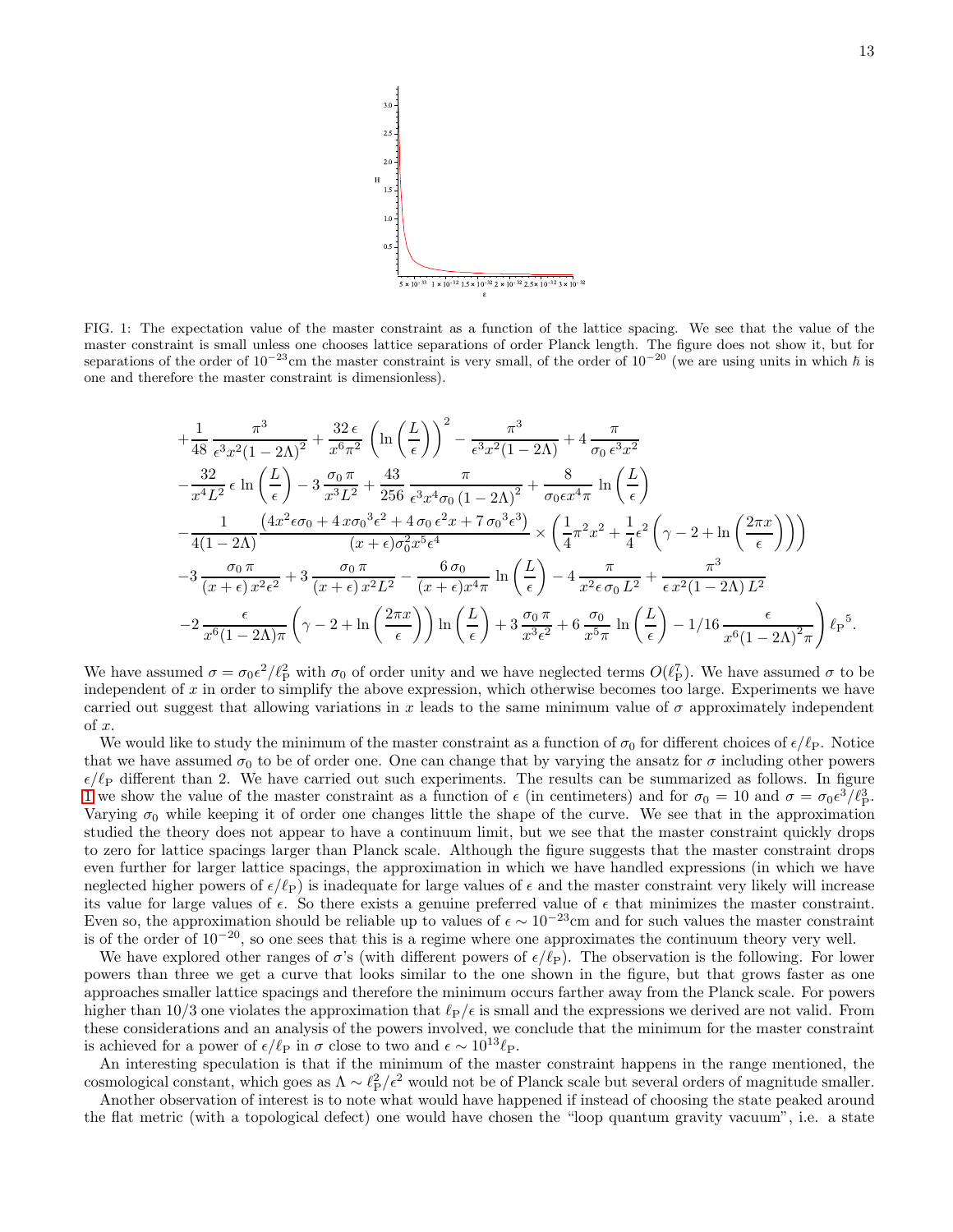with zero loops which corresponds to a degenerate metric  $|\mu(i) = 0\rangle$ . Such a state annihilates the matter Hamiltonian in the loop representation and has zero volume. It would be disturbing if this state yielded a lower value for the master constraint than the state we constructed, since it would imply that degenerate geometries dominate. This is not the case, as can be easily seen. For such a state all expectation values [\(68\)](#page-11-2)-[\(74\)](#page-11-3) vanish. One can check that the expectation value of the master constraint is,

$$
\langle \hat{\mathbb{H}} \rangle = \frac{1}{8} \frac{L \ell_{\text{P}}}{\epsilon^2 \rho}.
$$
\n(81)

That is, the result is very large. For  $\epsilon \sim \ell_{\rm P}$  it goes as  $L/\ell_{\rm P}$ , the size of the universe in Planck lengths. Therefore these degenerate states are heavily suppressed.

#### V. DISCUSSION

We have studied spherically symmetric gravity coupled to a spherically symmetric scalar field using loop quantum gravity techniques. The problem has a non-Lie algebra of constraints and we used the "uniform discretization" technique to treat the dynamics. We used a variational technique to minimize the discrete master constraint. With the trial states proposed, we were not able to reach a zero eigenvalue for the master constraint, that is, the theory does not seem to have a quantum continuum limit. The lowest eigenstate of the master constraint has the form of a direct product of a Fock vacuum for the scalar field and Gaussian states centered around flat space-time for the gravitational variables. Although the theory does not have a continuum limit, it approximates general relativity well for small values of the lattice separation, which in turn regularizes the cosmological constant. The lattice treatment we have performed diverges when one takes the continuum limit. The reader may wonder why loop quantum gravity has failed to act as the "natural regulator of matter quantum field theories" as claimed, for instance in [\[17\]](#page-15-14). The problem arises with the gauge fixing of the diffeomorphism constraint that we performed at the classical level. This leads us to variables that have the structure of a Bohr compactification in the "transverse"  $\varphi$  direction, but the variable in the radial direction is a c-number and therefore is not dynamical and has continuous character. There is no chance therefore that loop quantum gravity based on this gauge fixing could regulate the short distance behavior, which is responsible for the emergence of the cosmological constant. To tackle this issue one would have to allow both the diffeomorphism and Hamiltonian constraint to remain in the theory. The calculational complexity would increase importantly, since one will have to regulate the master constraint in such a way that the resulting states have remnants of diffeomorphism invariance in the discrete theory. This has been successfully accomplished with uniform discretizations in the Husain–Kuchař model [\[11\]](#page-15-8), but the complexity there was considerably reduced by the lack of a Hamiltonian constraint. It is worthwhile noticing that even if one allowed loop quantum gravity to regulate matter in the proposed way, the resulting cosmological constant is likely to be finite but still very large with respect to the current observed value.

The present paper is a first exploration of a difficult problem, carried out with several assumptions and limitations that we have outlined in the text. Future work will include relaxing the assumption that one has a Fock vacuum for the scalar field and treating both the gravitational and scalar variables on the same footing with the variational technique for the master constraint. In this context it will be interesting to study the excited states of matter and study the modifications in dispersion relations for the matter fields due to the quantum geometry. This will definitely require considering trial states with correlations in the variational method, something we have not done here. One should also relax the gauge fixing of diffeomorphisms to see if the cosmological constant problem becomes better under control. Other future directions would be to consider solutions centered around non-flat geometries, for instance, including a black hole with the aim of studying if the scalar field states involve Hawking radiation.

#### Acknowledgments

This work was supported in part by grant NSF-PHY-0650715, funds of the Hearne Institute for Theoretical Physics, FQXi, CCT-LSU, Pedeciba and ANII PDT63/076.

<span id="page-14-0"></span><sup>[1]</sup> See A. Ashtekar, "Singularity Resolution in Loop Quantum Cosmology: A Brief Overview," [arXiv:0812.4703](http://arxiv.org/abs/0812.4703) [gr-qc] for a recent review.

<span id="page-14-1"></span><sup>[2]</sup> R. Gambini and J. Pullin, Phys. Rev. Lett. 101, 161301 (2008) [\[arXiv:0805.1187](http://arxiv.org/abs/0805.1187) [gr-qc]].